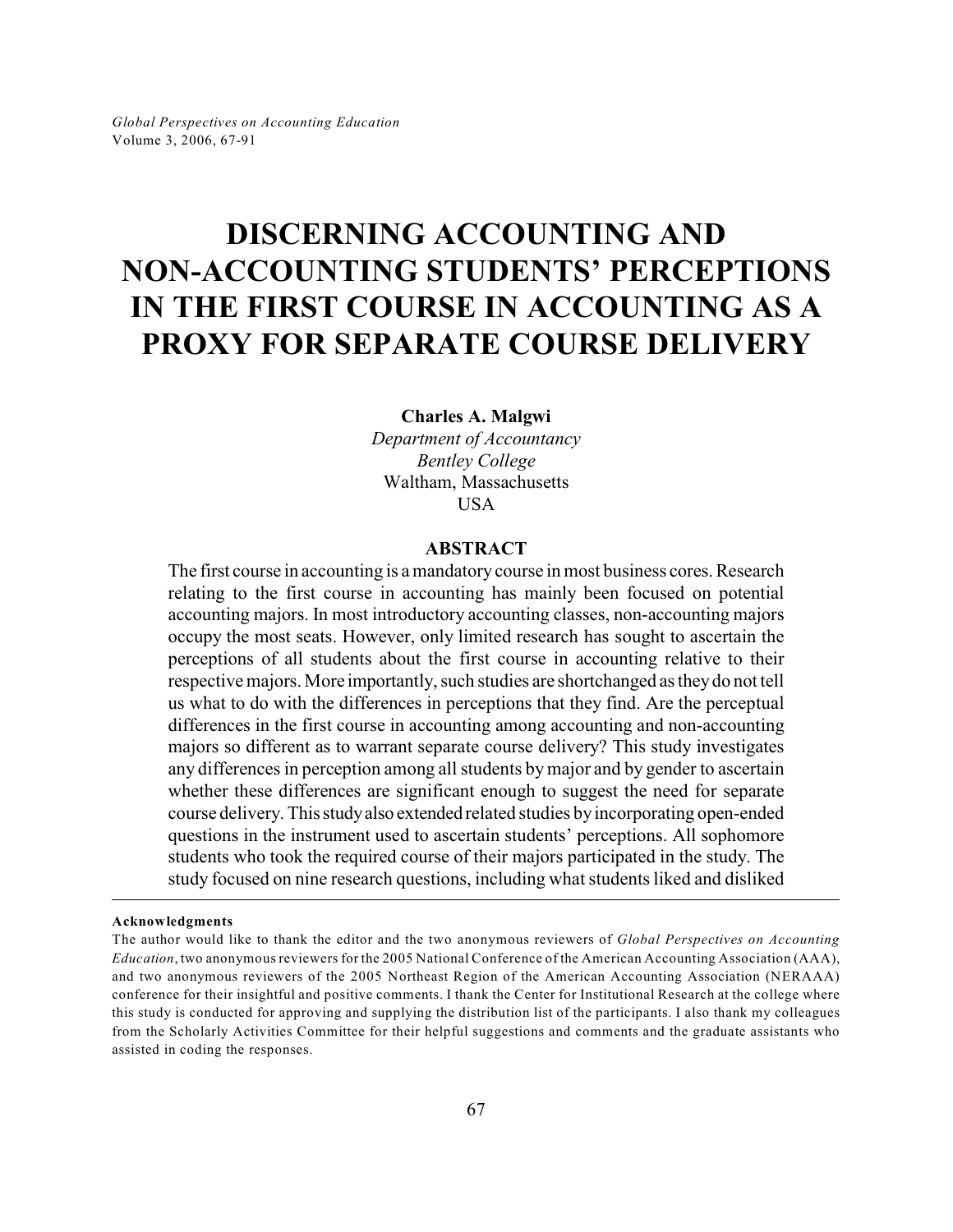the most in the course. The aggregate study shows that one third of the students perceived the first course in accounting to be significantly important to their future career, irrespective of their major and gender as measured by ANOVA. However, while a third of students' interest levels dropped after taking the course, the interest levels of the other third stayed the same. Accounting and non-accounting majors were compared prior to and after the course on the basis of their relative interest, perceived level of course importance, and confidence levels. The results show that accounting majors have higher positive perception of all three attributes than the nonaccounting majors. There is, however, no significant difference between accounting and non-accountingmajors relating to prior knowledge of the course, course load and the number of courses enrolled. This suggests that separate course delivery is perhaps warranted as an encouragement to increase interest in the course among nonaccounting majors. Further, with the exception of significant changes in interest and confidence, where male students have higher levels, gender results are not significant.

**Key words:** First course in accounting, perceptions, accounting and non-accounting majors, separate course delivery, pedagogy

**Data availability:** Data used in this study are available upon request

## **INTRODUCTION**

 $\prod_{\text{partic}}$ he importance of the first course in accounting (FCA) in business and non-business schools has been well researched. It has also been recognized and emphasized as providing a necessary skill in developing business students in general and potential accounting majors in particular. Several accounting organizations such as the American Institute of Certified Public Accountants (AICPA), the American Accounting Association (AAA), and the Institute of Management Accountants (IMA), as well as educators and professionals, are among those advocating the importance of the FCA (Geiger and Ogilby, 2000; Pincus, 1997; Vangermeersch, 1997; the Accounting Education Change Commission, 1996; AAA, 1986).

College accounting had experienced declining enrollments for some time; however, there have been large increases in recent years following the accounting scandals that took place in companies such as Arthur Andersen, WorldCom, Tyco and Enron (Titard et al., 2004). The increases in enrollments notwithstanding, academicians have been grappling with how to address unfavorable students' perceptions about the FCA pedagogy (Geiger and Ogilby, 2000). Some have attributed the problem of declining enrollments and the negative perceptions of the FCA to the quality of students and the structure of the course (Albrecht and Sack, 2000; AICPA, 2001). Chen et al. (2004) noted that the profession and others such as family members, guidance counselors, and other respected individuals, failed to portray the dynamic and changing nature of accounting activities. As a result, such misconceptions make it difficult for instructors to win the interest of students vis-à-vis other courses. There seems to be a predicament, especially where we have growing student enrollments in the FCA, and concurrently the course appears unmotivating, uninteresting, and misconstrued by many.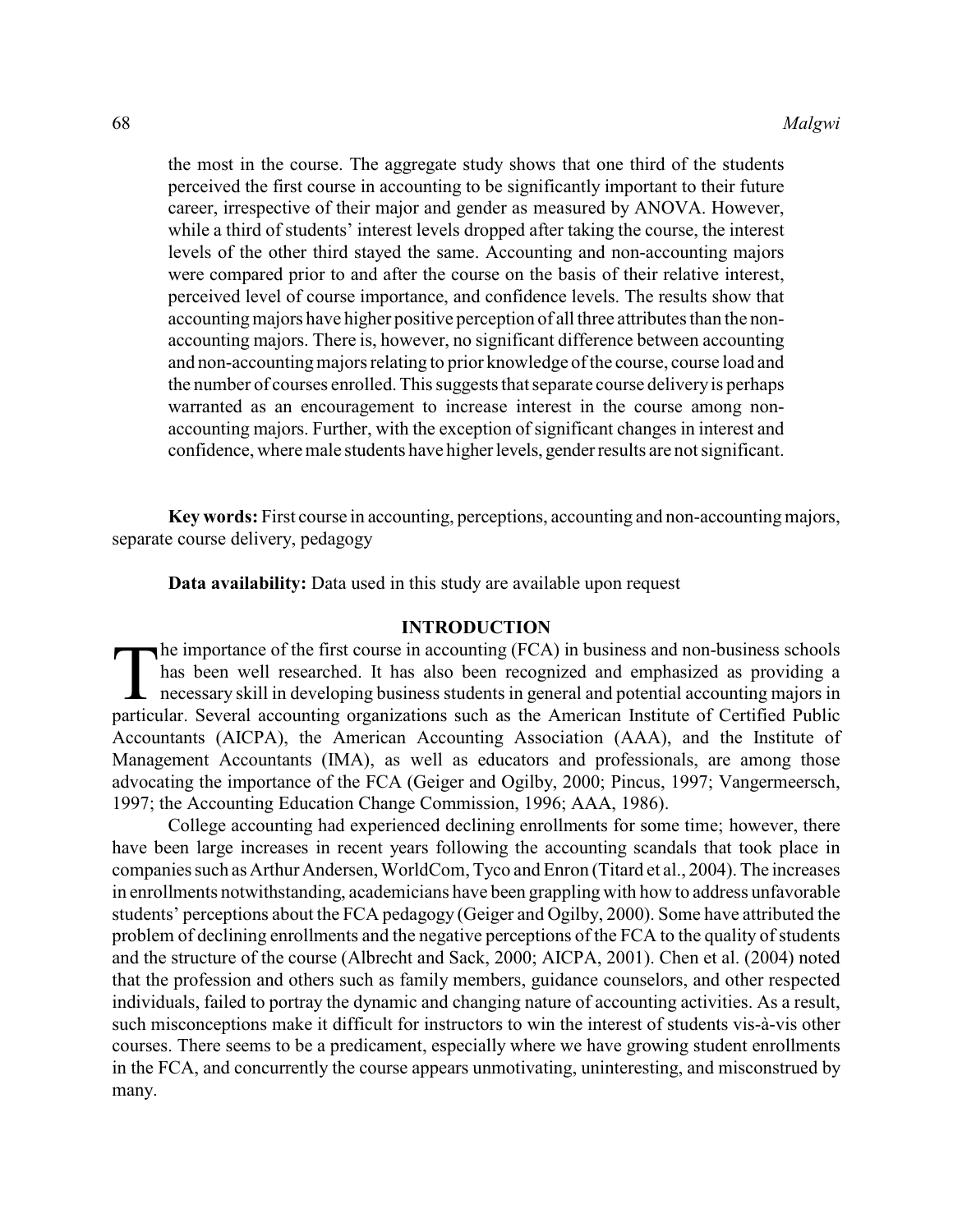The objective of this study is to ascertain whether the pedagogy of the FCA that is being delivered is perceived or experienced as an "introductory accounting" course rather than an "introduction to accounting." The FCA is considered *introductory* if the course content is heavy on substantive accounting materials that are technical in nature and intended for accounting majors (preparers). On the other hand, the FCA is considered an *introduction to accounting* if the course content is based on general knowledge where the emphasis is on the use and usefulness of accounting information (users). The aim of the study therefore is to see if the differences in perception among accounting and non-accounting majors are so significant that they would necessitate the requirement for separate course delivery. That is, what would be a plausible pedagogical initiative that would generate sufficient interest in students who might otherwise possess an aptitude for accounting? The major question that this study addresses is whether separate FCA classes are warranted, one for accounting majors and the other for non-accounting majors. For the purpose of this research, accounting majors include those majoring in accounting, corporate finance and accounting, and accounting information systems. Discerning whether or not to offer a separate FCA class is a function of the significance of the perceptual differences between accounting and nonaccounting majors. The desire by non-accounting majors to have a FCA class separate from their accounting counterparts is only speculative and may not have been researched.

The remainder of this paper is organized as follows. A review of prior research related to perceptual studies and the introductory accounting course is provided. Next, research questions on the importance of and interest in the FCA, the level of relative course difficulty, and what students liked the most and the least in the FCA are formulated. The methodology employed in this study and the description of the instruments used and participants involved are explained. The study then presents the empirical results. Finally, discussion ofthe study's implications forthe FCA curriculum is presented.

#### **LITERATURE REVIEW**

## **The Need for the FCA in a Business Core**

Many studies have looked into the pedagogical concerns of the FCA and their implications in practice. For example, the 1989 white paper of the then Big Eight accounting firms expressed concern with the text-book and rule-intensive primary method of delivery (Arthur Andersen and Co. 1989). This concern was taken seriously by the Accounting Education Change Commission (AECC). The emphasis on "learning to learn" advocated by the AECC as a goal of the FCA attracted the attention of researchers, practitioners and educators. For example, the AECC (1992), in its Position Statement No. 2, commissioned several studies aimed at improving the accounting education so that graduates would possess the skills necessary to succeed in business. To achieve this objective, the AECC focused part of its mission on the first accounting principles course as an important building block for success in academic work for both accounting and non-accounting majors. The AECC identified two areas of the accounting principles courses which they considered needed immediate attention: *content* and *instructional methods*. That is, the AECC envisioned that the FCA should be an "introduction" to accounting rather than "introductory accounting" (AECC, 1992).

A study by Albrecht et al. (1994) was sponsored by the AECC to look into the accounting education curriculum relating to the structure of the FCA curriculum. Arendale (1994), recommended making the accounting education issues more attractive to encourage and motivate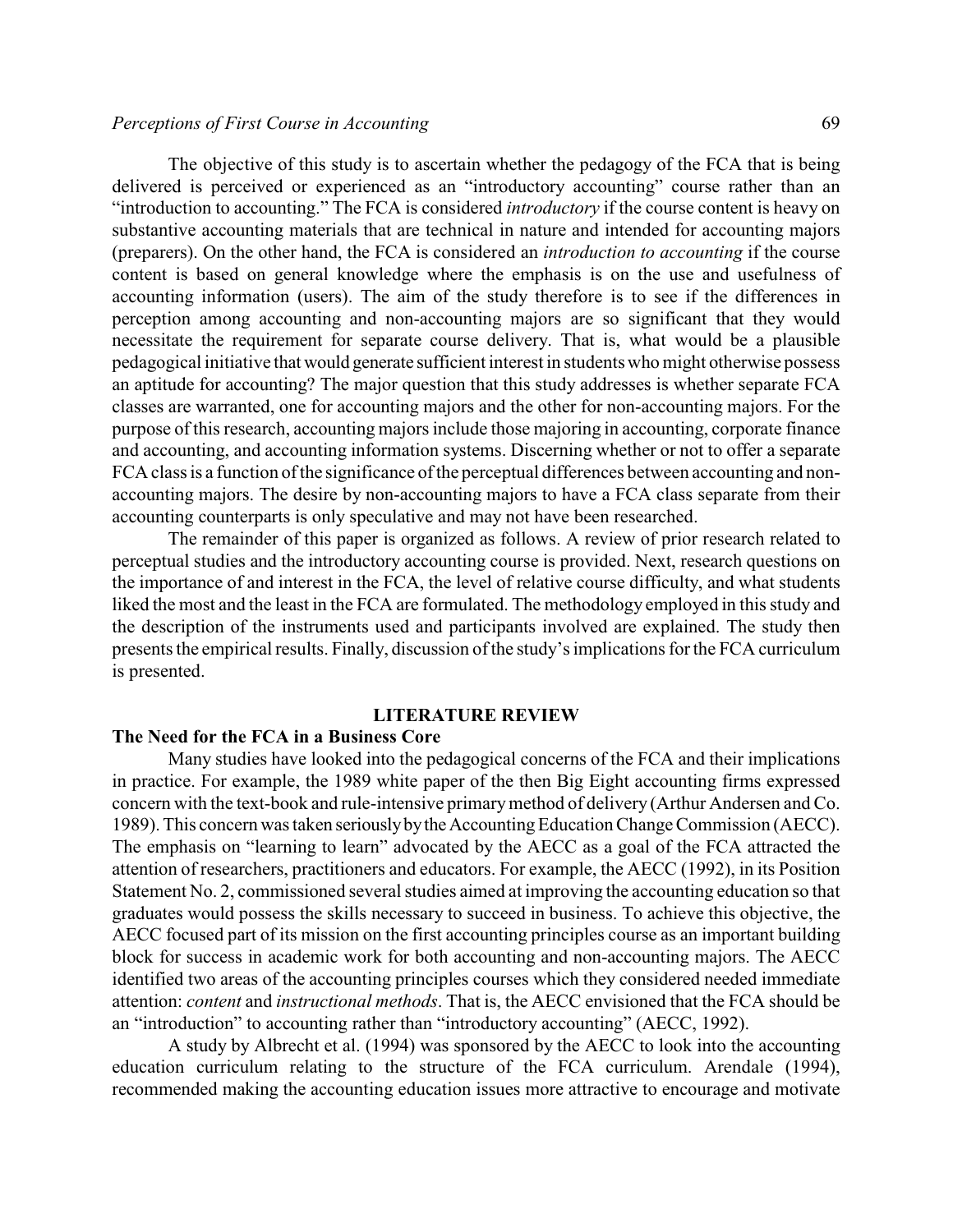students at the introductory accounting level. They also recommended that faculty motivate students to become accounting majors (Arendale, 1994; Albecht and Sack, 2000). Furthermore, Rao and Higgins (1999) used a case study method to ascertain the usefulness of the FCA in the society from the user's perspective. While the Rao and Higgins' study indicated that 97 percent of users see the FCA as serving a useful function in society, a significant number thought it is a difficult course compared to other courses and 43 percent anticipated receiving a grade of C or lower compared to a grade higher than C in non-accounting courses.

Individuals and sponsoring bodies were encouraged by the AECC initiative to conduct research about the importance of the FCA. As a result, two notable studies, Albrecht and Sack (2000) and the AICPA study (2001), emerged. These studies produced a pessimistic view of accounting education and showed evidence of a successive five-year declining trend of accounting degree graduates from 1994/95 to 1999/2000. The methodology adopted by Albrecht and Sack was primarily to look at institutional members. They sought the perceptions of key business, accounting, and education leaders via focus groups and personal interviews. While the methodology employed by Albrecht and Sack (2000) and their findings are important steps for the improvement of accounting education, one would argue that those perceptions and opinions were the points of view of the institutional respondents rather than those of the students. Prior studies also indicated that the FCA was not a popular course in the business core that would motivate a significant number of students to seek careers in accounting. Moreover, it was rather generally regarded as a high-risk course, which was characterized by high failure and withdrawal rates (Widmar 1994; Etter et al., 2000).

#### **The FCA Pedagogy as Introductory or Introduction**

The interest in the FCA pedagogy emerged, perhaps, following two related earlier studies. One of the studies (Williams, 1991) suggests that, (1) accounting education was not attracting sufficient numbers of students of sufficient quality to the study of accounting; (2) the accounting curriculum has lost its relevance; and (3) accounting education was not sufficiently developing the skills and attributes of students. Similarly, the second study (Baldwin and Ingram, 1991) pointed out two additional major reasons why accounting has declined in popularity. They noted that accounting education has failed to demonstrate to students why the information is important, and secondly, how the resulting information can be used.

Similarly, further studies in response to the AECC's concerns emerged (Geiger and Ogilby, 2000) which examined students' perceptions about the FCA and its effect on the choice of accounting as a major. The study found that intended accounting majors perceived the FCA more favorably both before and after the course than non-accounting majors. However, both groups showed a positive attitude towards the course.

Geiger and Ogilby's (2000) study also showed that some of the most significant predictors of a student becoming an accounting major were selecting accounting prior to taking the course, the instructor, usefulness of the course, and the level of boredom in the course. This study provided vital information, not only to the AECC, but also to the accounting education field in general. What was not explained in their study, however, was what to do with the differences in perceptions among accounting and non-accounting majors. Their study pointed out some limitations, which they were unable to address and therefore recommended for further studies. One such limitation required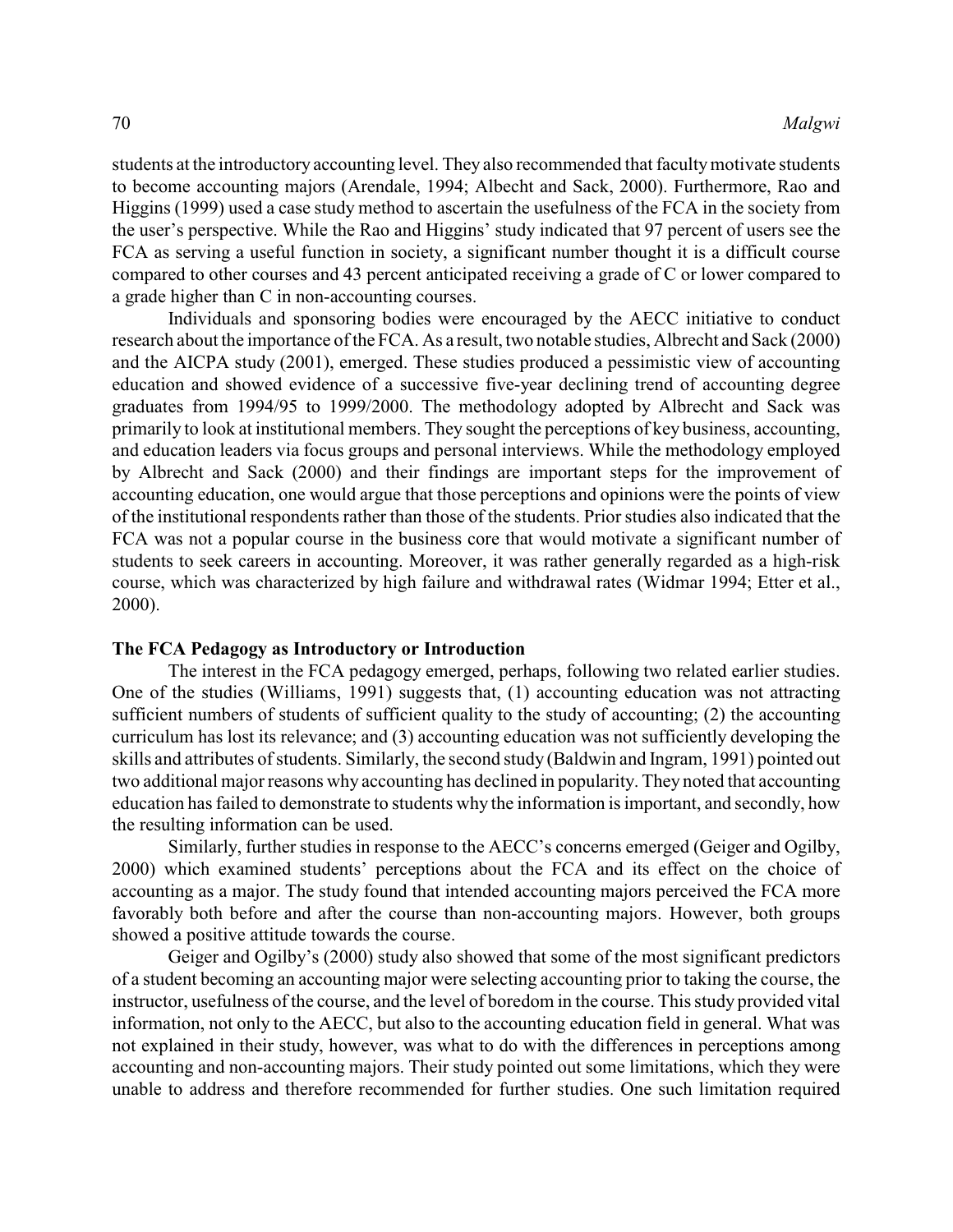further research to control for the varying teaching methods employed between traditional lecture discussion format and other formats, such as case-based teaching, cooperative learning, and multimedia presentations.

## **Methods of FCA Delivery**

Subsequent to the AECC's clarion call, several studies continued to investigate the FCA pedagogy. For example, Springer and Borthick (2004) pointed out that eliciting a developmental shift from *knowing* to *thinking* in the FCA would produce a long-standing need for learning. That is, this would help students create learning experiences to develop higher-order thinking skills while generating interest in accounting for both accounting and non-accounting majors. In another related study, Diller-Haas (2004) advocated for a change in introductory accounting by abandoning the traditional approach, such as the heavy emphasis on teaching rules, technical accounting courses, the passive nature of students, and the sparing use of technology. Diller-Haas also recommended new approaches, such as learning how to learn, providing a broader general business education, promoting active participation, and integrating related courses and technology. The new approach, according to Diller-Haas, would provide an opportunity to emphasize the relevance and usefulness of accounting to the non-accounting majors who fill the majority of seats in the FCA.

In a related study, Huefner (2002) observed that what matters with the FCA is the quality the students admitted into accounting, who are sometimes regarded as the wrong individuals. Similarly, Malgwi (2004) wondered if the problem with the FCA was related to an anxiety problem. His study on the determinants of accounting anxiety among business students was found to be significant in four variables (academic majors, degree levels, experience, and gender) for both accounting and nonaccounting majors. The study by Jones and Fields (2001) on supplemental instruction is another attempt that offers an alternative method of delivering the FCA pedagogy. The supplemental instruction is a proactive educational intervention program designed to assist students who are enrolled in "high-risk" courses, including the FCA. It involves introducing learning strategies and promoting critical-thinking skills. Jones and Fields' study showed that supplemental instruction was effective at increasing the grade point average level of the FCA students. While this approach is helpful, it does not negate the negative perception about the FCA relative to other courses in the business core.

Considering the variety of studies above which are aimed at improving the FCA, and the level of unsatisfactory perceptions by students about the FCA, one vital question which this study addresses is whether students' dissatisfaction is higher among the non-accounting majors than the accounting majors. Unlike the structured studies conducted by Geiger and Ogilby as well as other researchers, this study included both structured and unstructured questions to allow students to express their opinions and feelings about the course freely.

#### **Research Questions**

The objective of this study is to ascertain empirically the perceptual differences among accounting and non-accounting students to determine if they are significantly different enough to suggest a separate course delivery. The approach employs and extends the work of Geiger and Ogilby (2000) by including those limitations that they recommended in their study. Specifically, the study considers (1) the relative importance that the students perceive the course to have and the level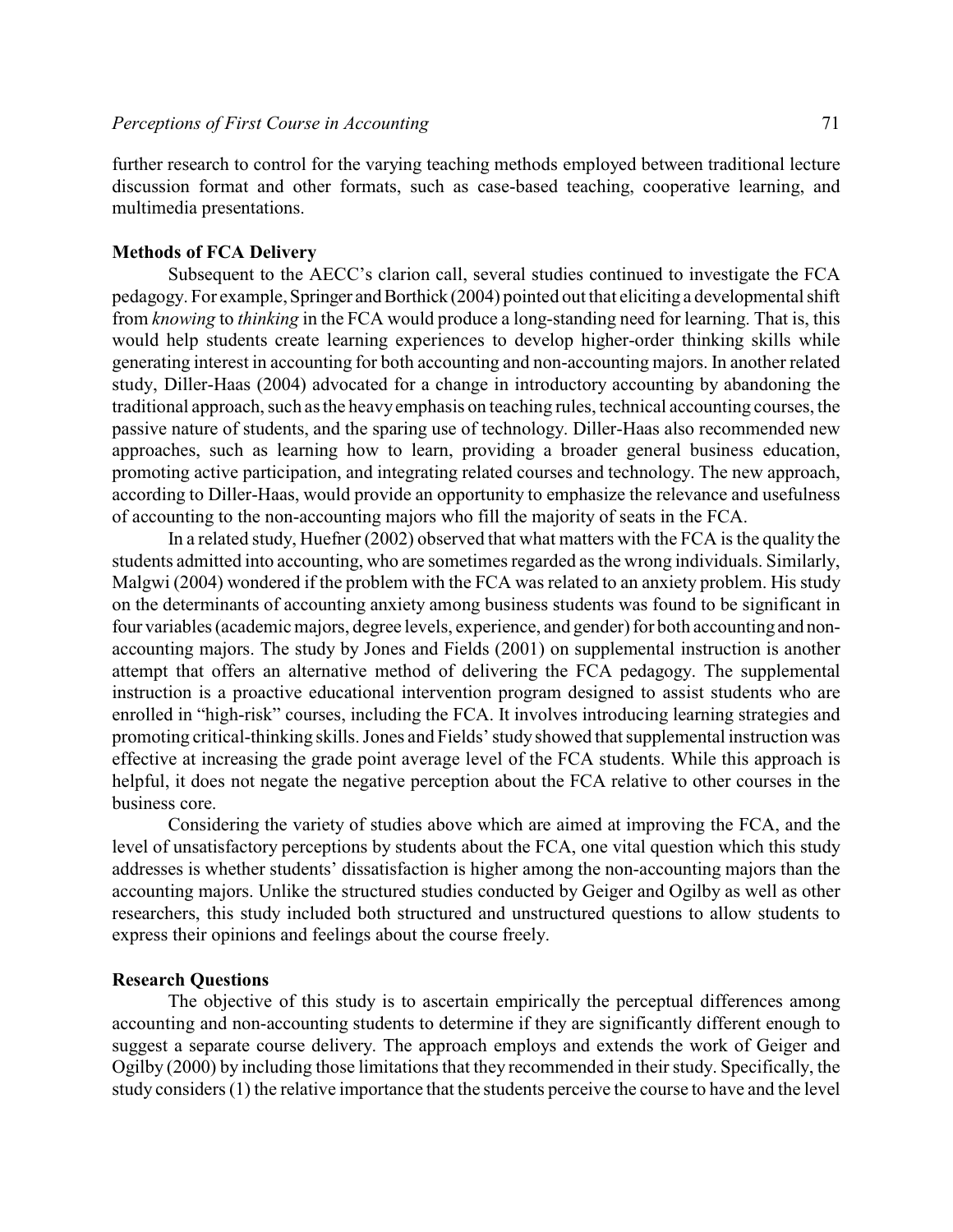of students' interest in the FCA, both prior to and after taking the FCA; (2) the level of difficulty and students' confidence level relative to other courses taken concurrently with the FCA; and (3) openended questions regarding what students liked the most and the least in the FCA. Further, a comparative analysis between accounting and non-accounting majors according to gender is also examined. Given the preceding discussion of prior research in this area and the objective of this study relating to the FCA pedagogy, several research questions are constructed:

**RQ1:** Do accounting majors' perceptions in FCA significantly differ from those of non-accounting majors and by gender as to warrant separate course delivery?

RQ1 is the major research question. The remaining eight are classified into three subcategories as follows:

#### *Importance and Interest in the Course*:

**RQ2:** How important do students see accounting as a part of the business core?

- **RQ3:** What was the interest level of students prior to taking the first accounting course?
- **RQ4:** Have the students' interest levels changed significantly after taking the FCA?

#### *Level of Difficulty and Confidence*:

**RQ5:** How do students compare the workload ofthe FCA relative to other courses?

**RQ6:** What are students' confidence levels in taking the FCA examinations compared to other courses registered in the same semester?

#### *Likes and Dislikes*:

**RQ7:** What do students like the most in the first course in accounting?

**RQ8:** What do students dislike the most in the first course in accounting?

## **METHOD**

#### **Survey Instrument**

The survey instrument was disseminated to participants via the web. Before the survey was sent out, it was pre-tested with one class of 35 students just before the course ended. Their responses helped rephrase some of the questions for clarity. The survey was administered at the end of the fall 2003 semester to all the FCA-registered sophomore students. Financial Reporting and Analysis is a three-credit first introductory financial accounting course required of all sophomore students at the Business School, even though non-accounting majors can be in fields other than business. With a cover message explaining the purpose of the survey, students were instructed to access the questionnaire using a given URL address, which was disseminated to them via e-mail. Students responded to nine perception questions consisting of both pre- and post-FCA on a five-point Likert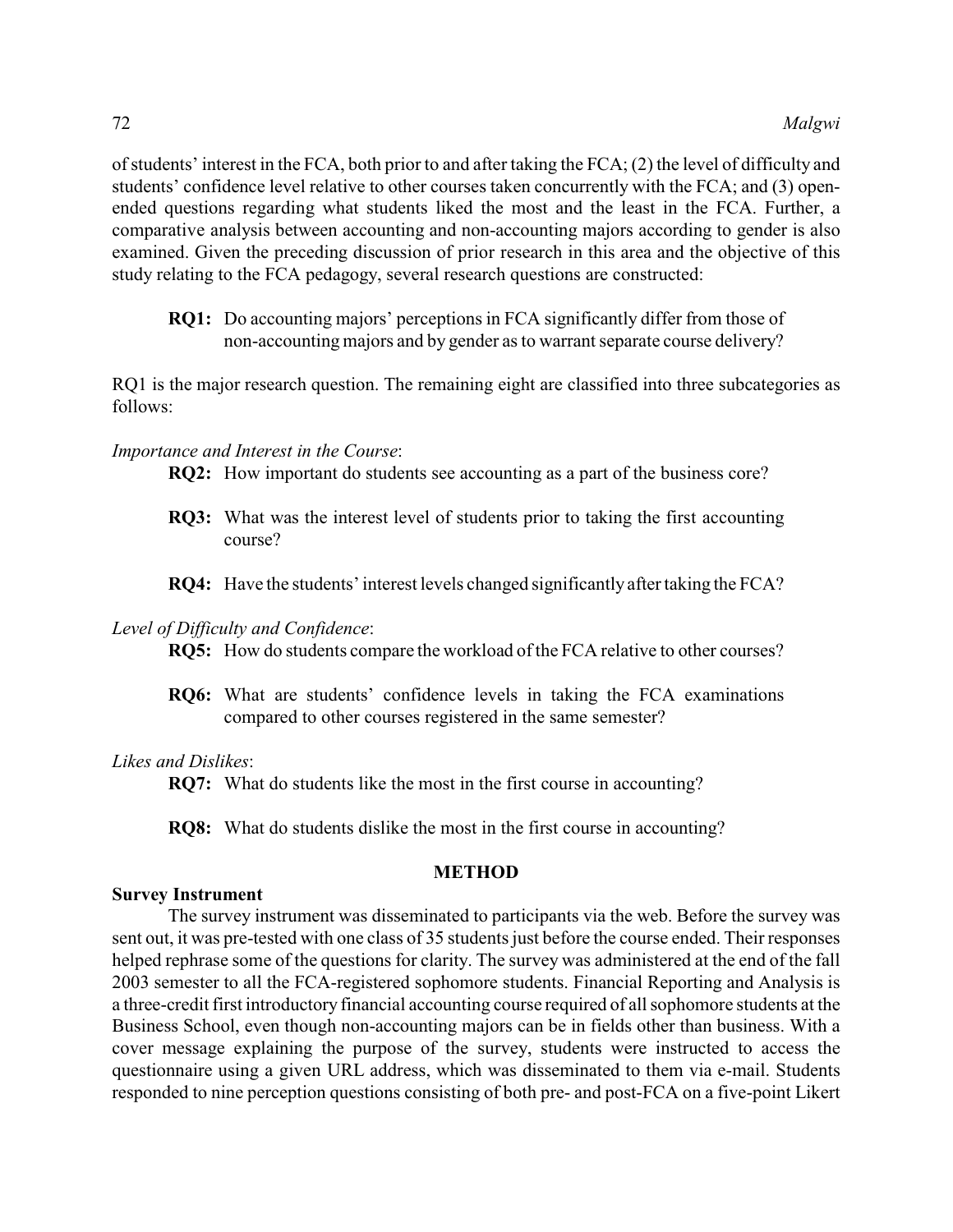scale of varying style, ranging from very interested ("1") to very uninterested ("5"), as one example (see Appendix A).

Perception questions on both pre- and post- course were required at the same time so as to allow respondents to evaluate their perceptions with independence and without fear. Thus, the course was over and therefore their responses would not have had any influence on their grades. Some respondents would think otherwise if they were asked at the beginning to respond to perceptual questions. The last section of the survey instrument provided two open-ended questions (RQ7 and RQ8), giving respondents the opportunity to express themselves freely regarding what theyliked the most (RQ7) and what they disliked the most (RQ8) after having taken the FCA.

A one-way analysis of variance (ANOVA) was used to test the significance of the interest level, perceived level of importance, relative level of difficulty, and confidence levels of perception variables. Since gender is a nominal scale, a non-parametric f-test was used to compare differences between male and female perceptions. Any level of significance indicating .05 or less was considered significant. Means were computed for frequencies where statistical tests cannot be applied. Additionally, open-ended questions requiring participants to freely indicate what they liked and disliked the most about the course were analyzed separately using cluster analysis.

#### **Participants**

The study was conducted in one rather than multiple institutions to control for differences in curriculum. The population of the participants was 796 registered sophomore students at the time the survey was sent out. The population consisted of all 27 course sections. Additionally, there were 12 different instructors who taught the course, but who utilized the same coordinated course materials, class notes, technology, course projects, comprehensive common final exam, and grading scheme. Students' identities were not required. They were instructed to feel free in expressing their opinions, especially with the narrative open-ended questions regarding what they liked or disliked the most in the course. Out of the 796 students who received the questionnaire, 333 responded by returning the completed survey, yielding a useable significant response rate of about 42 percent. The sample presents the composition of the participants by gender which was comprised of 48 percent (159) male and 52 percent (174) female.

While several instructors participated in teaching the course, it was coordinated by one instructor. The coordinator made sure that instructors used the same syllabus, teaching materials and class notes, projects, mode of delivery (incorporating both traditional and computer-based) in all 27 sections. There was one common final comprehensive exam with one grading system, including the course projects. The survey results were collected over a two-week period towards the end of the fall semester. The participants were instructed to open and answer the survey only once.

A cluster analysis is used to capture similar words and phrases used by respondents. Two graduate assistants independently coded the frequency of these words and phrases into their respective clusters. These two sets of clusters were then analyzed using Koppa coefficient of variation. Responding to what students liked the most (RQ7), the words and phrases were clustered into thirteen items. Similarly, the same approach was applied to what students disliked the most (RQ8), where twelve items of such words and phrases were clustered. Both clusters for RQ7 and RQ8 were further classified into three groups: high, medium and low frequencies for purposes of easy analyses. For example, in the high category, there are four items that students liked the most and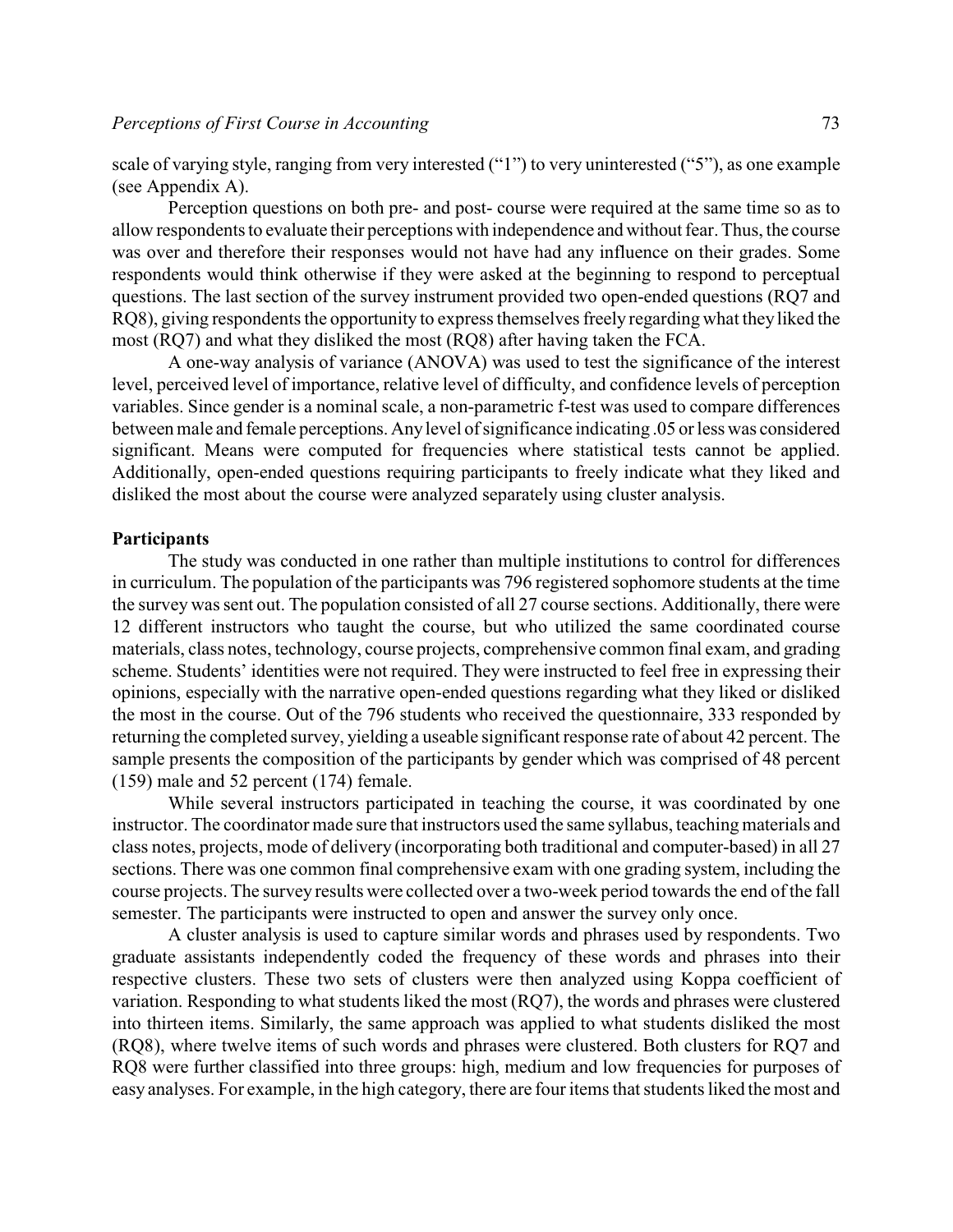five items of what students disliked the most based on the frequency of times the item was mentioned.

Table 1 shows the breakdown of the thirteen-degree concentrations, with their corresponding students' composition. Table 1 also indicates which majors are considered the most and least popular. Finance ( $N = 54$ ), marketing ( $N = 49$ ) and accounting ( $N = 38$ ) were considered the most popular (a cumulative aggregate of 44 percent). Accounting information systems, mathematical sciences and international studies were considered the least popular business majors, at least among the sophomore students at that time, indicating only a combined five percent of the thirteen-degree concentrations. Concentration of majors by gender shows that that majority of the finance majors are males ( $N = 32$ ), whereas female students dominate both marketing ( $N = 34$ ) and accounting (N  $= 24$ ). The demographic spread of the course majors is consistent with the study of Rao and Higgins (1999), where accounting majors were ranked third and most of the respondents (57%) were sophomores.

## **RESULTS**

## **Accounting versus Non-Accounting Majors: Aggregate Main Effect**

The main research question (RQ1), examines the perception of the participants relating to the perceived level of importance of the FCA, and the changes in their interest levels, workload, and confidence levels in the FCA vis-à-vis other business courses among other variables. Table 2 shows the mean scores of accounting (i.e., accounting, corporate finance and accounting, and accounting

## **TABLE 1**

## **Classification By Degree Major**

|                                        |     |                |          | <b>By Gender</b> |     |               |
|----------------------------------------|-----|----------------|----------|------------------|-----|---------------|
|                                        |     | Aggregate      |          | Male             |     | Female        |
|                                        | No. | $\frac{0}{0}$  | No.      | $\frac{0}{0}$    | No. | $\frac{0}{0}$ |
| Accounting (ACT)                       | 38  | 12             | 14       | 9                | 24  | 14            |
| Accounting Information Systems (AIS)   | 2   |                |          |                  |     |               |
| Computer Information Systems (CIS)     | 28  | 9              | 19       | 12               | 9   |               |
| Corporate Finance and Accounting (CFA) | 27  | 8              | 13       | 8                | 14  | 8             |
| Economics-Finance (ECOF)               | 35  | 11             | 26       | 17               | 9   |               |
| Finance (FIN)                          | 54  | 17             | 32       | 20               | 22  | 13            |
| Info. Design and Corporate Comm (IDCC) | 9   | 3              | $\theta$ | 0                | 9   | 5             |
| International Studies (INS)            | 8   | 2              |          |                  |     |               |
| Liberal Arts (LIBA)                    | 4   |                | $\Omega$ |                  |     | 3             |
| Management (MGT)                       | 27  | 8              | 13       | 8                | 14  |               |
| Managerial Economics (MECO)            | 17  | 5              | 9        | 6                | 8   |               |
| Marketing (MRKT)                       | 49  | 15             | 15       | 10               | 34  | 20            |
| Mathematical Sciences (MAS)            | 6   | $\overline{2}$ | 3        |                  | 3   |               |
| Undecided (UND)                        |     | 6              | 10       | 6                |     |               |
| Total                                  |     |                |          |                  | -69 |               |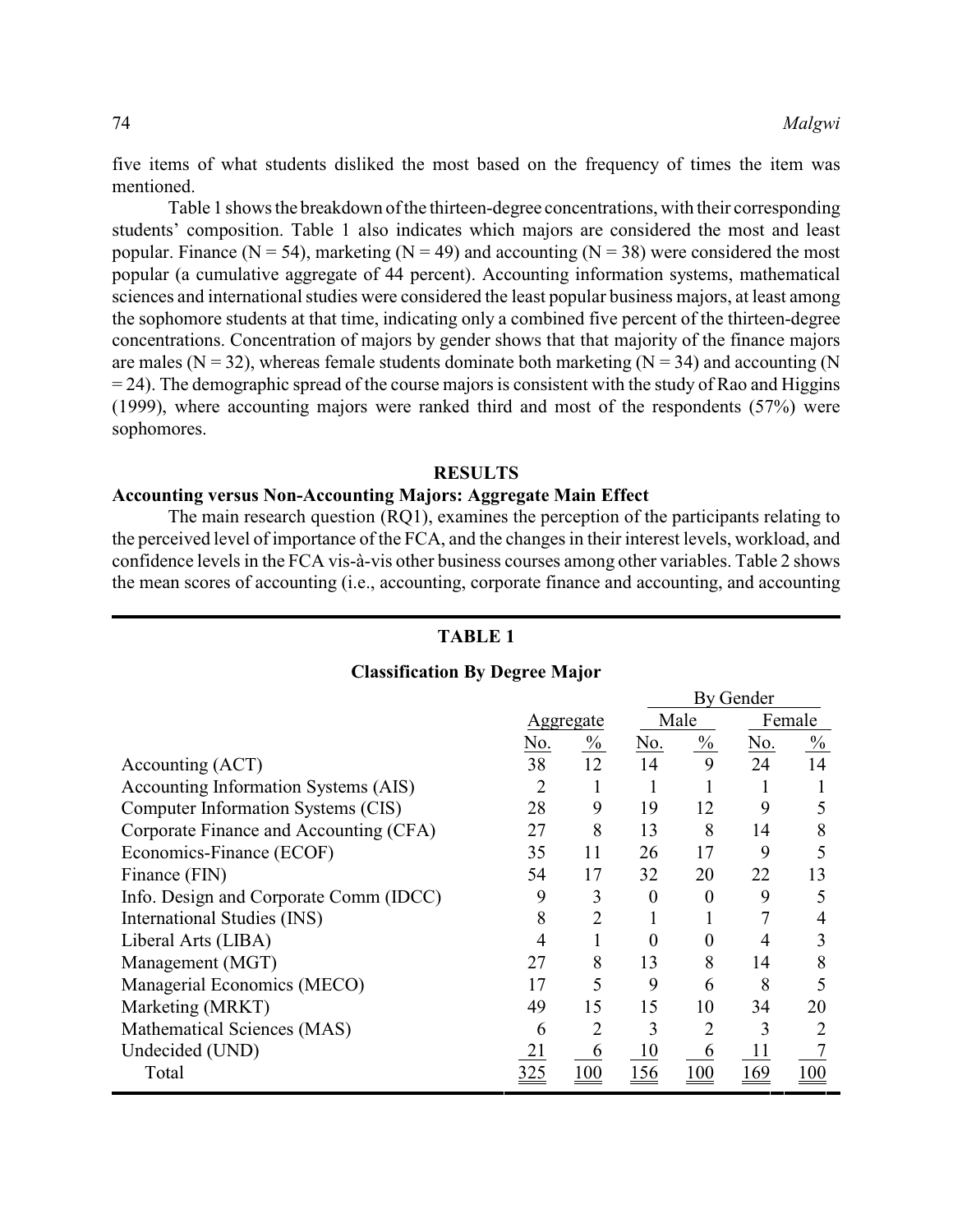## **Mean Score of Accounting Majors versus Non-Accounting Majors**

|                                                | <b>Means Score</b>                    | Mean Score Non-                       |
|------------------------------------------------|---------------------------------------|---------------------------------------|
| Item Variables                                 | <b>Accounting Majors</b> <sup>a</sup> | <b>Accounting Majors</b> <sup>b</sup> |
| How interested were you in accounting before   | 1.85                                  | $2.92*$                               |
| you took the course?                           |                                       |                                       |
| Has your interest level changed after taking   | 1.81                                  | $2.15*$                               |
| this course?                                   |                                       |                                       |
| Have you ever received a clear explanation     | 1.62                                  | 1.73                                  |
| about the importance of accounting as a        |                                       |                                       |
| business school student?                       |                                       |                                       |
| How important do you think accounting          | 1.61                                  | $2.27*$                               |
| course is to you?                              |                                       |                                       |
| Have you ever taken accounting course or       | 1.63                                  | 1.77                                  |
| bookkeeping class prior to this course?        |                                       |                                       |
| What is your assessment of FCA workload        | 2.82                                  | 2.42                                  |
| compared to other courses you enrolled in this |                                       |                                       |
| semester?                                      |                                       |                                       |
| How many courses have you enrolled in this     | 5.21                                  | 5.44                                  |
| semester?                                      |                                       |                                       |
| What is your confidence level in taking FCA    | 2.82                                  | $3.92*$                               |
| examinations compared to other courses you     |                                       |                                       |
| enrolled in this semester?                     |                                       |                                       |
| a                                              |                                       |                                       |

Accounting majors comprised of Accounting, Accounting Information Systems and Corporate Finance and Accounting majors.

 $b$  All other majors (excluding those who were undecided)

Significant at  $p<.05$ 

information systems) versus non-accounting majors in terms of all eight variables. Students who did not declare their majors at the time of study (undecided) were excluded in the computation of the mean scores. The results suggest that there is a significant difference between accounting and nonaccounting majors in terms of their interest levels, both prior to and after taking the course. That is, accounting majors show more interest in both situations than their non-accounting counterparts. Similarly, accounting majors considered the course to be more important and are more confident in taking accounting examinations than the non-accounting majors. However, the results do not show any significant differences between accounting and non-accounting majors relating to the level of explanation they received about the course, prior knowledge about the course, the workload, and the number of courses in which they enrolled in the semester.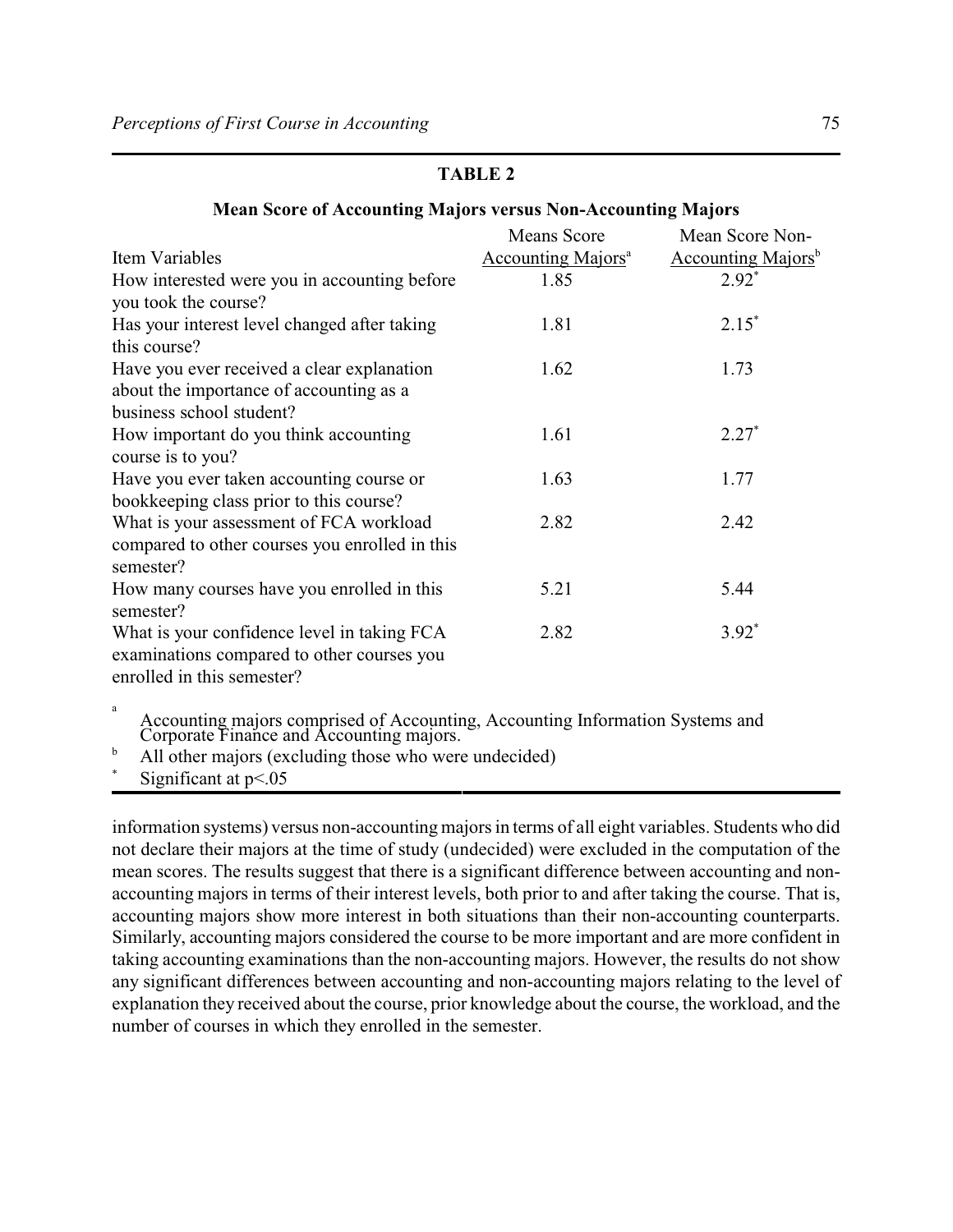## **Importance and Level of Interest in FCA: Interaction Effect**

Research question 2 asks respondents to indicate how important they believe the FCA is as a course in the business core. Table 3 panels A, B, and C present descriptive statistics of the mean scores and ANOVA test showing the perceived levels of importance of the FCA and the interest levels in aggregate and by gender, respectively. Panel A specifically shows, in general, how important students see accounting as a course in the business core. The majority of students ( $N =$ 254, 77%) see the FCA as either important or very important. The gender effect shows that both male and female students see the importance equally (77%). This finding is consistent with an earlier study (Rao and Higgins, 1999) where 97 percent of respondents see the FCA as a useful function in society from a user's perspective. However, while some students  $(N = 41, 12\%)$  are not sure if the FCA is important, others  $(N = 34, 11\%)$  say it is either unimportant or very unimportant. Similarly, both male and female students are almost identical in opinion when considering the FCA as either

#### **TABLE 3**

## **Descriptive and Statistical Analysis of the Importance of the First Course in Accounting**

|                  |     | Aggregate     |     | By Gender     |     |               |  |
|------------------|-----|---------------|-----|---------------|-----|---------------|--|
|                  |     |               |     | Male          |     | Female        |  |
|                  | No. | $\frac{0}{0}$ | No. | $\frac{0}{0}$ | No. | $\frac{0}{0}$ |  |
| Very Important   | 92  | 28            | 44  | 28            | 48  | 28            |  |
| Important        | 162 | 49            | 78  | 49            | 84  | 49            |  |
| Neutral          | 41  | 12            | 19  | 12            | 22  | 13            |  |
| Unimportant      | 23  |               | 9   | 6             | 14  | 8             |  |
| Very Unimportant | 11  | 4             |     |               |     | 2             |  |
| Total            | 329 | 100           | .57 | 100           | 72  | 100           |  |

#### **Panel A: Importance of the First Course by Gender and in Percentages**

#### **Panel B: Descriptive Statistics of Students' Course Importance Perceptions**

| Groups |            | Mean | Std. Deviation |
|--------|------------|------|----------------|
| Male   | 157        | 2.09 | 1.015          |
| Female | 172        | 2.08 | 0.970          |
| Total  | <u>329</u> | 2.09 | 0.990          |

| <b>Panel C: ANOVA for Students' Course Importance Perceptions</b> |  |         |  |
|-------------------------------------------------------------------|--|---------|--|
| $\Omega$                                                          |  | $\bf M$ |  |

| SS             | df              | MS   |      |      |
|----------------|-----------------|------|------|------|
| .005           |                 | .005 | .005 | .943 |
| 321.612        | 327             | 984  |      |      |
| <u>321.617</u> | $\frac{328}{2}$ |      |      |      |
|                |                 |      |      |      |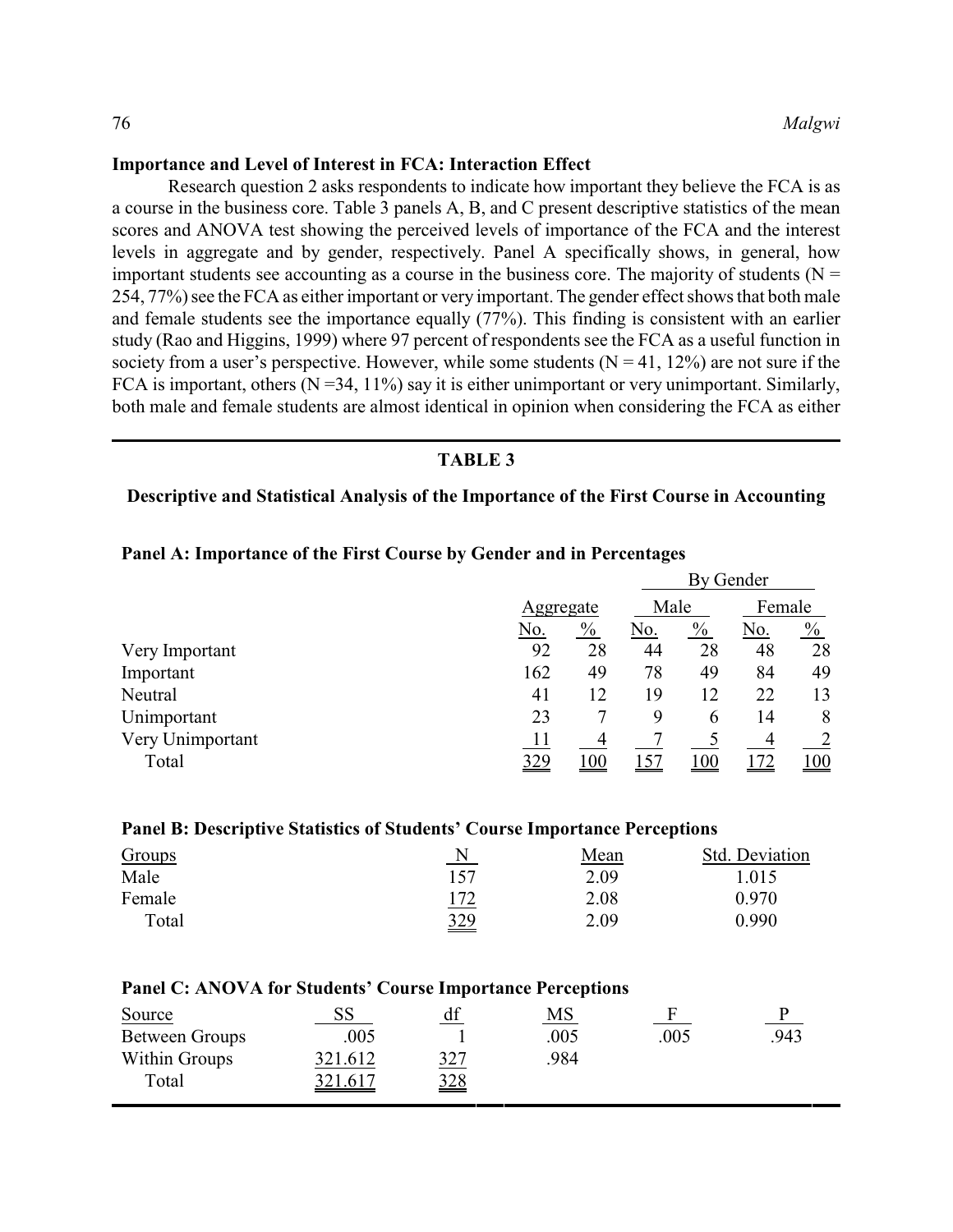unimportant or very unimportant (Male =  $11\%$ , Female =  $10\%$ ). A one way analysis of variance (ANOVA) is used to test the significance perceived level of importance of the FCA among students and by gender. The mean and ANOVA results are shown in panels B and C of Table 3, respectively. The results did not show any significant statistical difference, given the mean score for male respondents (2.09) and female respondents (2.08) and a  $p < .943$ . This suggests that both male and female students view the importance of the FCA equally.

The third and fourth research questions (RQ3 and RQ4), asks about students' interest levels prior to and after taking the FCA. Table 4 panels A, B and C relate to their interest pre FCA, while panels D, E and F relate to change in their interest level. Panel A displays that slightly more than half of the students feel they were interested or very interested prior to taking the FCA ( $N = 172, 52\%$ ). This level of interest among male and female students is almost identical, showing 53 percent (N=83) for males and 52 percent (N=89) for females. There are, however, a high proportion of students who are unsure about their level of interest in the course  $(N = 85, 26\%)$ , while the rest  $(N = 85, 26\%)$  $=$  73, 23%) say that they are either uninterested or very uninterested prior to taking the FCA. Students' lack of interest is not significantly different by gender either ( $N = 35$ , 21% and  $N = 38$ , 22%), for male and female students, respectively. The mean scores and the ANOVA test are shown in panels B and C of Table 4. The mean values for both males and females are 2.67 and 2.60, respectively. The ANOVA test shows no significant difference (p=.559) prior to taking the FCA at

## **TABLE 4**

## **Descriptive and Statistical Analysis of the Interest in the First Course in Accounting**

|                   |     |               |     |               | By Gender |               |
|-------------------|-----|---------------|-----|---------------|-----------|---------------|
|                   |     | Aggregate     |     | Male          |           | Female        |
|                   | No. | $\frac{0}{0}$ | No. | $\frac{0}{0}$ | No.       | $\frac{0}{0}$ |
| Very Interested   | 46  | 14            | 19  | 12            | 27        | 16            |
| Interested        | 126 | 38            | 64  | 41            | 62        | 36            |
| Neutral           | 85  | 26            | 40  | 25            | 45        | 26            |
| Uninterested      | 49  | 15            | 20  | 13            | 29        | 17            |
| Very Uninterested | 24  |               | 15  | 9             | 9         | 5             |
| Total             | 330 | 100           | 158 | 100           | 172       | 100           |

## **Panel A: Pre Course Interest Level by Gender and in Percentages**

## **Panel B: Descriptive Statistics of Students' Pre Course Interest Level Perceptions**

| Groups | $\mathbf N$     | Mean | Std. Deviation |
|--------|-----------------|------|----------------|
| Male   | 158             | 2.67 | 1.137          |
| Female | <u>172</u>      | 2.60 | .101           |
| Total  | $\frac{330}{2}$ | 2.63 | 1.117          |

(continued)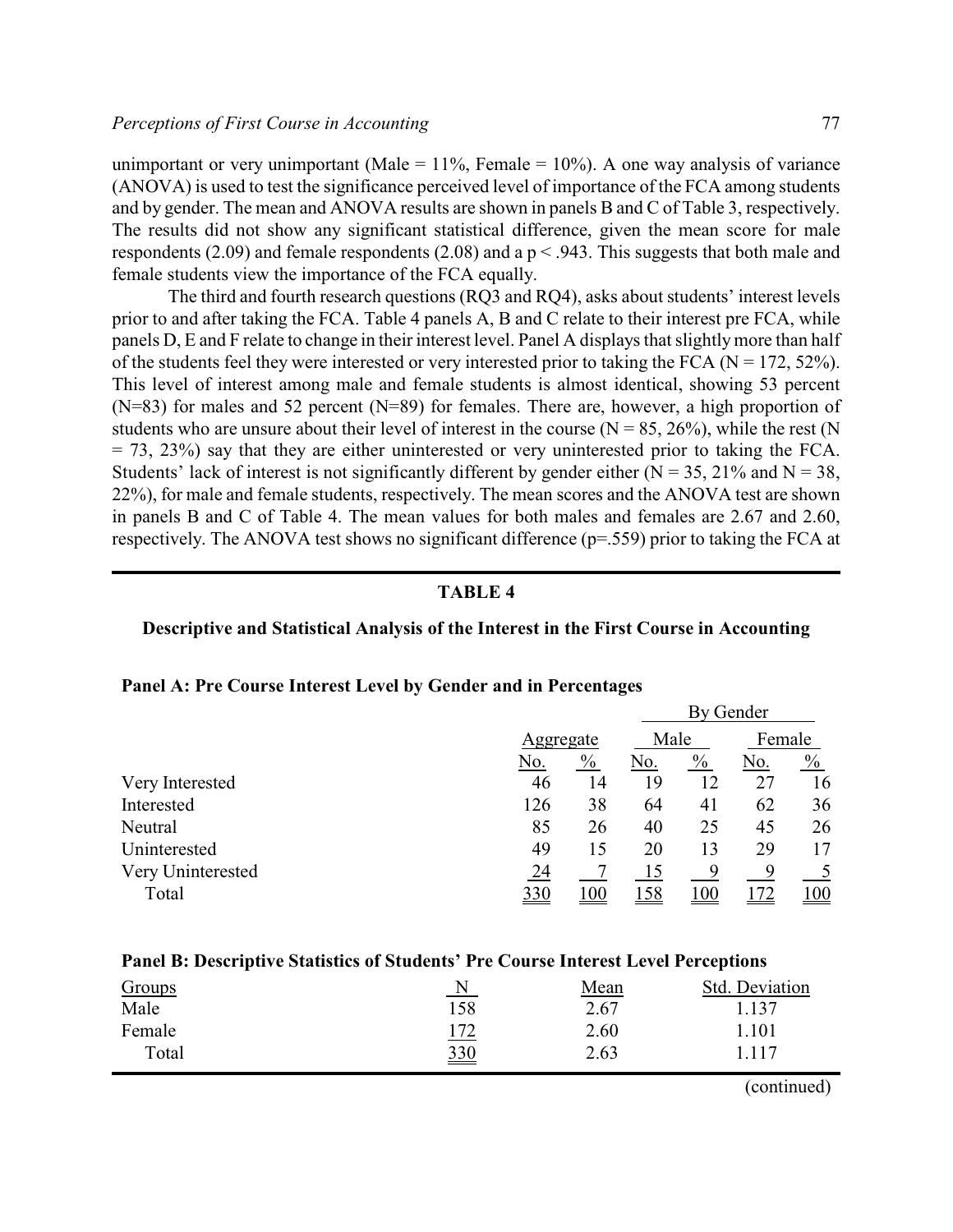| TABLE 4 (continued)                                                |         |            |       |              |      |
|--------------------------------------------------------------------|---------|------------|-------|--------------|------|
| Panel C: ANOVA for Students' Pre Course Interest Level Perceptions |         |            |       |              |      |
| Source                                                             | 55      | df         | MS    | $\mathbf{F}$ | P    |
| <b>Between Groups</b>                                              | .427    |            | .427  | .342         | .559 |
| Within Groups                                                      | 410.206 | <u>328</u> | 1.251 |              |      |
| Total                                                              | 10.633  | <u>329</u> |       |              |      |

## **Panel D: Interest Level Change by Gender and in Percentages**

|                           |                 |                 | By Gender |               |        |      |
|---------------------------|-----------------|-----------------|-----------|---------------|--------|------|
|                           | Aggregate       |                 | Male      |               | Female |      |
|                           | No.             | $\frac{0}{0}$   | No.       | $\frac{0}{0}$ | No.    | $\%$ |
| <b>Changes Positively</b> | 99              | 30              | 59        | 37            | 40     | 23   |
| Unchanged                 | 112             | 34              | 49        | 31            | 63     | 37   |
| <b>Changed Negatively</b> | 119             | 36              | 50        | 32            | 69     | 40   |
| Total                     | $\frac{330}{2}$ | $\overline{00}$ | 158       | 100           |        | 100  |

## **Panel E: Descriptive Statistics of Students' Change in Interest Level Perceptions**

| Groups | N   | Mean    | Std. Deviation |
|--------|-----|---------|----------------|
| Male   | 158 | 0.06    | 0.827          |
| Female | 172 | $-0.17$ | 0.764          |
| Total  | 330 | $-0.06$ | 0.800          |

| Panel F: ANOVA for Students' Change in Interest Level Perceptions |  |
|-------------------------------------------------------------------|--|
|-------------------------------------------------------------------|--|

| Source                         | $_{\rm SS}$ | df            | MS    |       |         |
|--------------------------------|-------------|---------------|-------|-------|---------|
| Between Groups                 | 3.196       |               | 3.196 | 5.058 | $.025*$ |
| Within Groups                  | 207.292     | <u>328</u>    | .632  |       |         |
| Total                          | 210.488     | $rac{329}{2}$ |       |       |         |
| $\degree$ Significant at p<.05 |             |               |       |       |         |

the .05 level of significance. This suggests that both male and female students show no significant difference in their level of interest or lack of interest prior to taking the FCA.

RQ 4 requires respondents to indicate how their interest level changed (positively, negatively or unchanged) after taking the FCA. The response shows a substantial change (see panels D, E and F of Table 4). Earlier in panel A, we saw a combined 52 percent of students who thought that the FCA was either very interesting or interesting. However, in analyzing the change in interest level (Table 4 panel D), the three items were coded as follows: changed positively = 1, unchanged = 0 and changed negatively  $= -1$ . Therefore, the results show that 30 percent of the students had their interest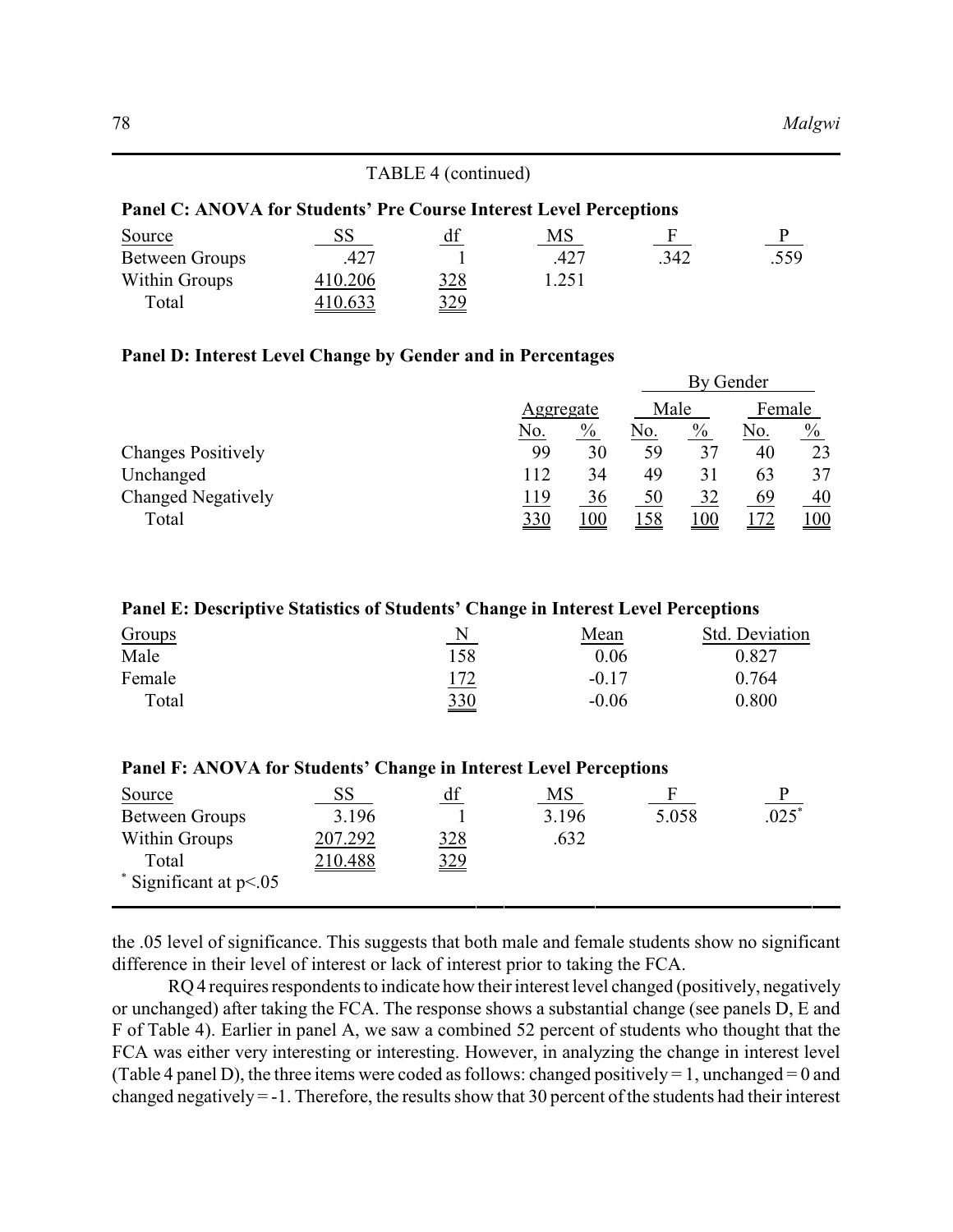level increased positively after taking the FCA and 36 percent negatively. More male students (N  $=$  59, 37%) had their interest level changed positively compared to that of females (N = 40, 23%). While the interest level of many students ( $N = 119, 36\%$ ) changed negatively after taking the FCA, a close percentage  $(N = 112, 34%)$  remain unchanged. However, the mean values for gender differences (0.06 and 0.13) for males and females, respectively, and the ANOVA test ( $p < .025$ ) indicates a significant difference in the level of change of interest. This means that the change in interest level of male students after taking the FCA is significantly different from the change in interest level of female students.

#### **Workload and Confidence Level: Interaction Effect**

The determination of the workload and confidence levels in the FCA compared with other courses can help explain the level of difficulty in the course. Typical workload in FCA consists of the main accounting text, a reading text (Movies-Door-To-Door), the use of Peachtree as an accounting software, separate handouts on enterprise resource planning (ERP) and management information systems (MIS), completion of two-part course projects in teams of two, three exams and a quiz. RQ5 asks respondents to compare the workload deliverables in the FCA relative to other courses. Table 5 displays the descriptive statistics of the workload, the mean values and the ANOVA test in panels A, B and C, respectively. As shown in panel A, the FCA workload is thought to be either much or too much work by 51 percent of respondents ( $N = 171$ ) relative to other courses. A slightly lower number ( $N = 146, 45\%$ ) feel it is about the same. Only a small percentage ( $N = 12$ ,  $4\%$ ) of students thought the workload is less or much less. Male students (N = 84, 54%) feel the relative workload is much or too much compared to a similar number of female students ( $N = 87$ , 51%) who feel the same way. Female respondents aremarginallyhigher than their male counterparts who feel that the FCA workload is the same with other courses ( $N = 79,46\%$  versus  $N = 67,42\%$ ). However, marginally higher male students feel the FCA workload is less or much less ( $N = 7, 4\%$ ) versus  $N = 5$ , 3%). The significance of these descriptive statistics is explained by the ANOVA test as presented in Table 5. Similar mean values for both male and female respondents (2.35 and 2.39) suggest that both groups feel the same way regarding the FCA workload relative to other courses. The ANOVA f-test suggests that there is no significant difference ( $p = .620$ ) between male and female respondents regarding workload perceptions. Therefore,  $p = .620$  suggests no significance in gender perceptions at the  $p < .05$  level of significance.

The second analysis question (RQ6) in this category relates to the confidence level of students in taking the FCA relative to other courses. Table 6 panels A, B and C show the aggregate frequencies and by gender of the confidence levels, the mean scores and the ANOVA test result, respectively. Panel A shows that only 18 percent ( $N = 58$ ) of all students feel they have high to very high confidence in the course when it comes to examinations. This level of confidence due to the difficulty of the course is also consistent with an earlier study conducted by Rao and Higgins (1999). Rao and Higgins' study shows a significant number of students (43%) who anticipated getting a grade of C or lower in the FCA. Here, male students tend to show more confidence  $(N = 34, 22\%)$ than their female counterparts ( $N = 24$ , 14%). While 20 percent of all students ( $N = 66$ ) feel their confidence level in the FCA is about the same with other courses, the majority ( $N = 203, 62\%$ ) feel it is either low or very low. However, male students ( $N = 90, 57\%$ ) show more confidence than their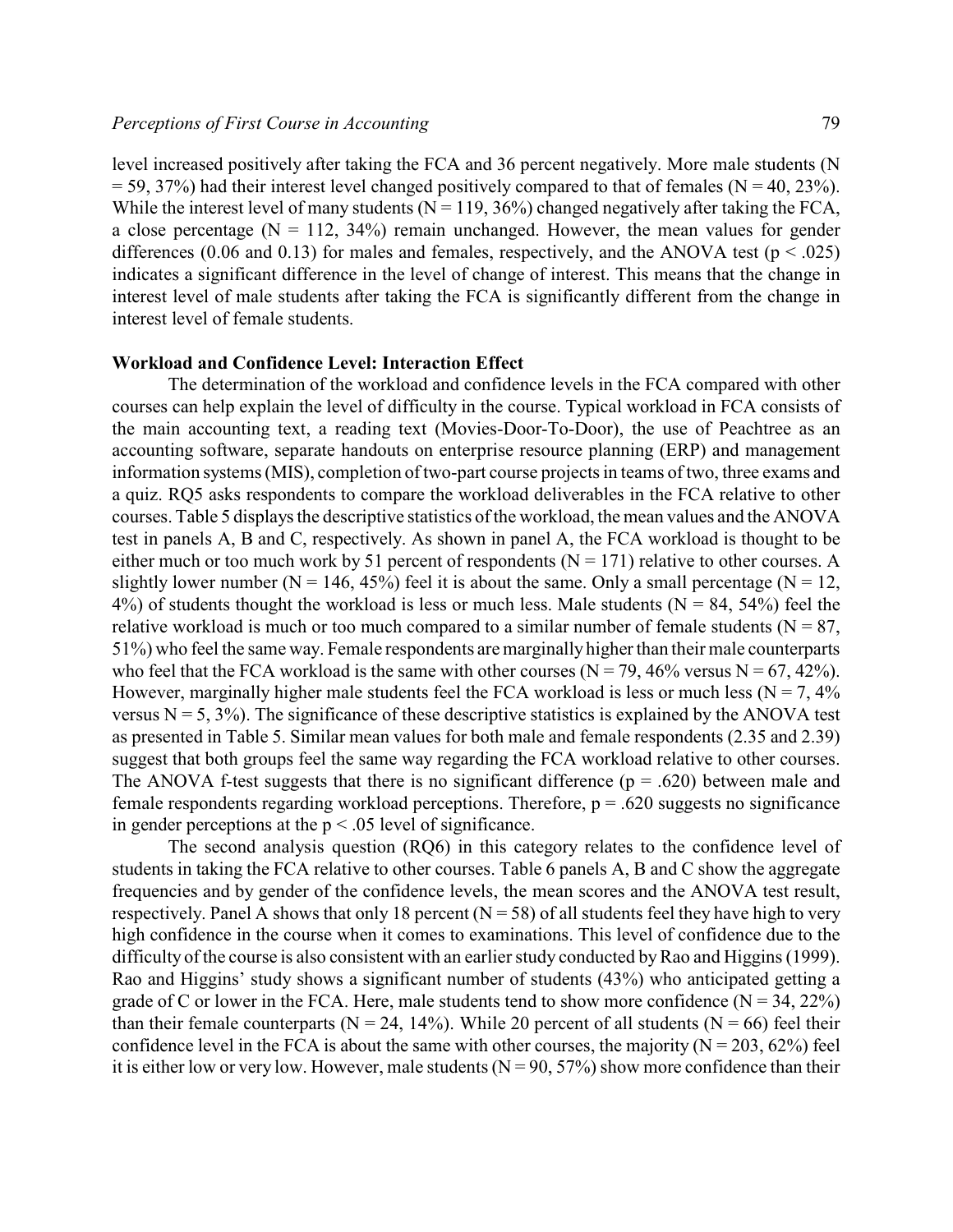## **Descriptive and Statistical Analysis of Students' Perceptions of the First Course in Accounting Workload Relative to Other Courses**

## **Panel A: Workload by Gender and in Percentages**

|                |           |               |      |               | By Gender |                  |
|----------------|-----------|---------------|------|---------------|-----------|------------------|
|                | Aggregate |               | Male |               | Female    |                  |
|                | No.       | $\frac{0}{0}$ | No.  | $\frac{0}{0}$ | No.       | $\frac{0}{0}$    |
| Too Much       | 50        | 15            | 28   | 18            | 22        | 13               |
| Much           | 121       | 36            | 56   | 36            | 65        | 38               |
| About the Same | 146       | 45            | 67   | 42            | 79        | 46               |
| Less           | 10        | 3             |      | 3             |           | 3                |
| Much Less      |           |               |      |               |           | $\boldsymbol{0}$ |
| Total          | 329       | $00_1$        | 158  | <u> 100</u>   |           | <u> 100</u>      |

## **Panel B: Descriptive Statistics of Students' First Course in Accounting Workload Perceptions**

| Groups | N   | Mean | Std. Deviation |
|--------|-----|------|----------------|
| Male   | 158 | 2.35 | 0.852          |
| Female | 171 | 2.39 | 0.747          |
| Total  | 329 | 2.37 | 0.798          |

| Panel C: ANOVA for Students' First Course in Accounting Workload Perceptions |  |    |  |
|------------------------------------------------------------------------------|--|----|--|
| Source                                                                       |  | MS |  |

| Source         | בכ             | uı              | <b>IVI D</b> |     |      |
|----------------|----------------|-----------------|--------------|-----|------|
| Between Groups | 157            |                 |              | 246 | .620 |
| Within Groups  | 208.603        | <u>327</u>      | 638          |     |      |
| Total          | <u>208.760</u> | $\frac{328}{2}$ |              |     |      |
|                |                |                 |              |     |      |

female peers ( $N = 113$ , 66%). With mean scores of 3.52 and 3.78 for males and females (see panel) B) and  $p = .035$  (see panel C) the results suggest that gender differences are significant at the  $p < .05$ level. What the results say is that students are less confident about the accounting examination than about other examinations, and that female students are less likely than their male counterparts to be confident. Thus, male students tend to show higher level of confidence by 22 percent compared to 14 percent of the female students. The other corollary observation is that female students are more skeptical (66%) about their confidence in the FCA than in other courses than male students (57%). That is, female students find their FCA confidence level to be either low or very low when it comes to examinations versus other courses.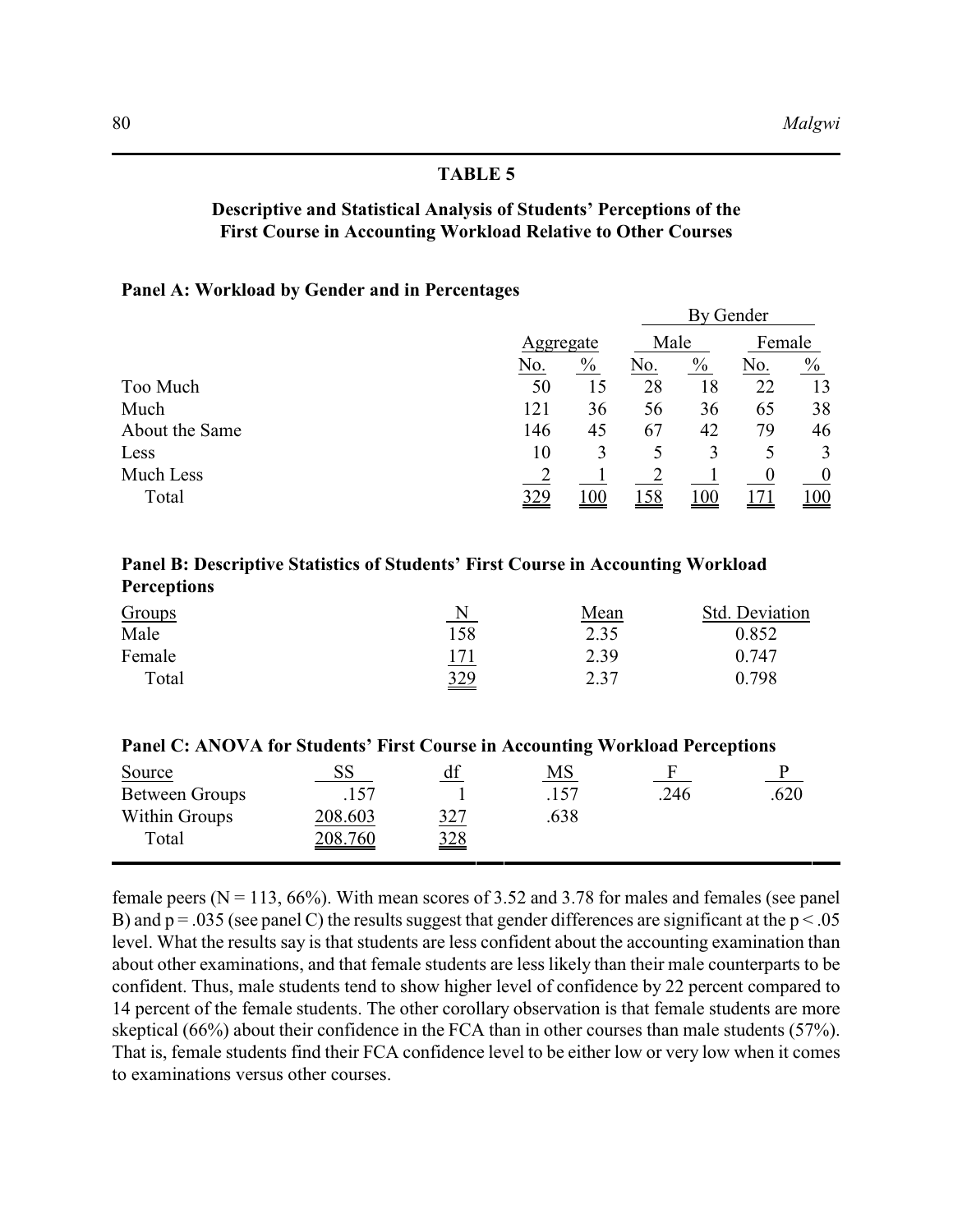## **Descriptive and Statistical Analysis of Students' Perceptions of the First Course in Accounting Confidence Level Relative to Other Courses**

## **Panel A: Confidence level (Exam) by Gender and in Percentages**

|                |     |               |     |               | By Gender |               |
|----------------|-----|---------------|-----|---------------|-----------|---------------|
|                |     | Aggregate     |     | Male          |           | Female        |
|                | No. | $\frac{0}{0}$ | No. | $\frac{0}{0}$ | No.       | $\frac{0}{0}$ |
| Very High      | 10  |               | 9   | 6             |           |               |
| High           | 48  | 15            | 25  | 16            | 23        | 13            |
| About the Same | 66  | 20            | 33  | 21            | 33        | 20            |
| Low            | 124 | 38            | 55  | 35            | 69        | 40            |
| Very Low       | 79  | 24            | 35  | 22            | 44        | 26            |
| Total          | 327 | 100           | 157 | 100           |           | 100           |

## **Panel B: Descriptive Statistics of Students' Course Confidence Level Perceptions**

| Groups | N               | Mean | Std. Deviation |
|--------|-----------------|------|----------------|
| Male   | 157             | 3.52 | .169           |
| Female | 170             | 3.78 | .001           |
| Total  | $\frac{327}{2}$ | 3.65 | .091           |

| Panel C: ANOVA for Students' Course Confidence Level Perceptions |                 |               |         |       |               |
|------------------------------------------------------------------|-----------------|---------------|---------|-------|---------------|
| Source                                                           | 55 <sub>1</sub> | df            | MS      |       | $\frac{P}{P}$ |
| <b>Between Groups</b>                                            | 5.273           |               | 5.273   | 4.478 | $.035^{*}$    |
| Within Groups                                                    | 382.678         | 325           | 1 1 7 7 |       |               |
| Total                                                            | 387.951         | $rac{326}{1}$ |         |       |               |
| $\degree$ Significant at p<.05                                   |                 |               |         |       |               |

## **What students like and dislike the most about the FCA**

Respondents were given open-ended questions (RQ7) and (RQ8) to express themselves about what they like and dislike the most in the FCA. Table 7, panel A presents a frequency of the cluster of words and phrases used by respondents to express themselves about what they like the most (RQ7). There are thirteen words and phrases that are clustered about what students liked the most. These frequencies of clusters are further categorized into three groupings of high (above 10%), medium  $(5\% - 10\%)$  and low (below 5%). Since all thirteen items are sorted based on their frequencies, the high category contains the highest number of frequencies. The high cluster category constitutes about 51 percent of all thirteen items. The most liked item in this high category is that students find the FCA to be *interesting and motivating*. This is followed by the *professors*,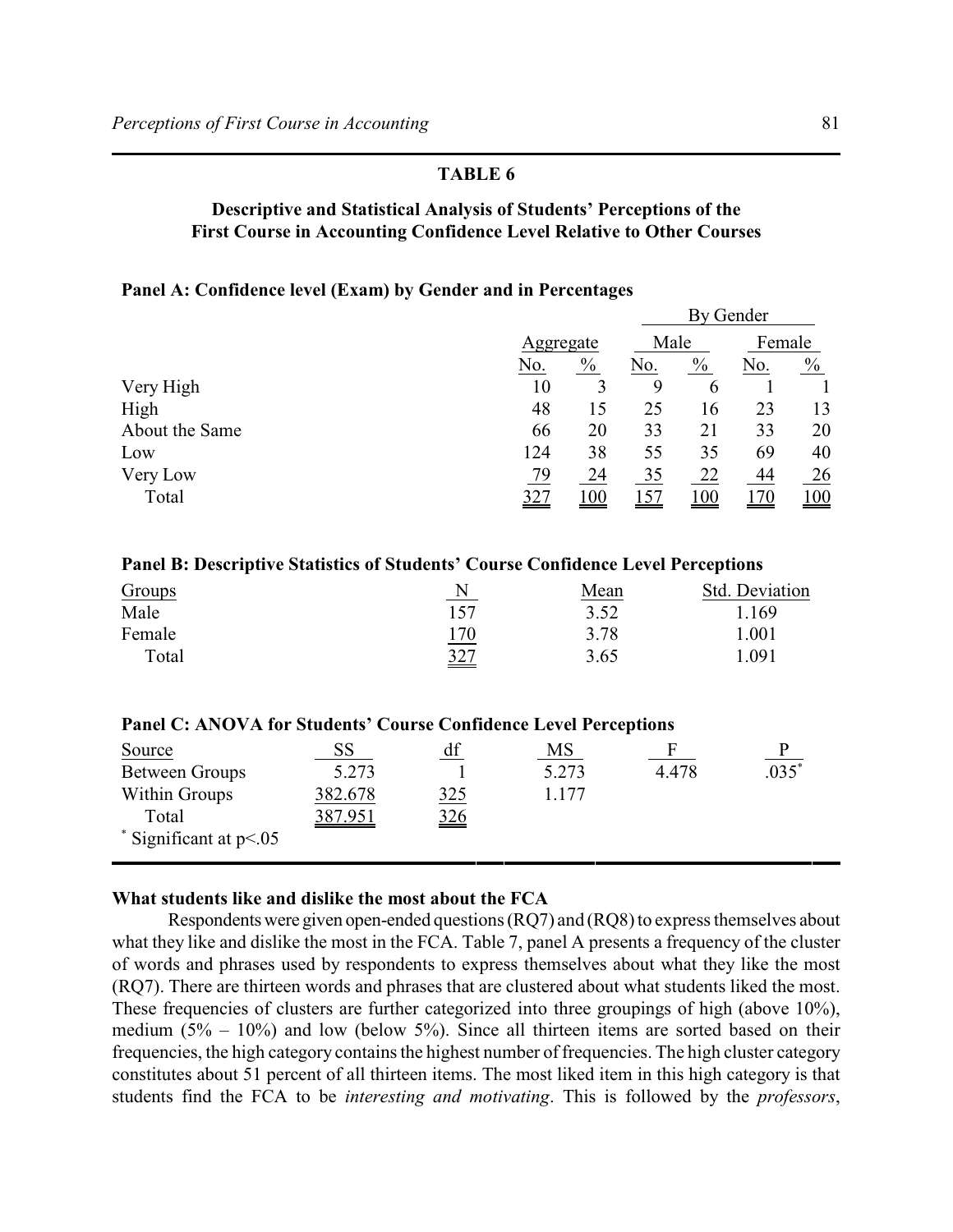# **What Students LIKE and DISLIKED the MOST in the First Course in Accounting**

## **Panel A: What Students LIKED the MOST in the First Course in Accounting**

|                 |                                                                           |                |            | Cumulative    |
|-----------------|---------------------------------------------------------------------------|----------------|------------|---------------|
| <b>Category</b> | Item                                                                      | Frequency      | Percentage | Percentage    |
| <b>High</b>     | Interesting and Motivating                                                | 43             | 14.53      |               |
|                 | Professor                                                                 | 41             | 13.85      |               |
|                 | Understanding/Learning/Delivery                                           | 36             | 12.16      |               |
|                 | Practicality and Relevance                                                | 32             | 10.81      | 51.35         |
| <b>Medium</b>   | Use of Technology and Technology<br>Centers                               | 28             | 9.46       |               |
|                 | Importance/Usefulness                                                     | 25             | 8.45       |               |
|                 | <b>Course Projects</b>                                                    | 23             | 7.78       |               |
|                 | Homework/Assignments                                                      | 18             | 6.08       | 31.77         |
| Low             | <b>Teamwork and Class Discussions</b>                                     | 14             | 4.73       |               |
|                 | Text/Materials                                                            | 13             | 4.39       |               |
|                 | Peachtree                                                                 | 11             | 3.71       |               |
|                 | Uniformity                                                                | 8              | 2.70       |               |
|                 | It's Over                                                                 | $\overline{4}$ | 1.35       | 16.88         |
|                 | <b>Total Perceptual Statements</b>                                        | 296            | 100.00     | 100.00        |
|                 | Panel B: What Students DISLIKE the MOST in the First Course in Accounting |                |            |               |
| <b>High</b>     | Exam/Cumulative/Uniform/Saturday                                          | 74             | 18.41      |               |
|                 | Too Much Workload/Information                                             | 49             | 12.19      |               |
|                 | Professor                                                                 | 48             | 11.94      |               |
|                 | Difficult/Hard                                                            | 47             | 11.69      |               |
|                 | Not Understanding the Concepts                                            | 45             | 11.19      | 65.42         |
| <b>Medium</b>   | Text/Materials/Movies Door to Door                                        | 28             | 6.96       |               |
|                 | Peachtree                                                                 | 26             | 6.47       |               |
|                 | <b>Fast Pace</b>                                                          | 22             | 5.47       | 18.90         |
| Low             | Everything                                                                | 19             | 4.73       |               |
|                 | Not Interesting/Boring                                                    | 18             | 4.48       |               |
|                 | Course Project                                                            | 15             | 3.73       |               |
|                 | Homework                                                                  | 11             | 2.74       | 15.68         |
|                 | <b>Total Perceptual Statements</b>                                        | 402            | 100.00     | <u>100.00</u> |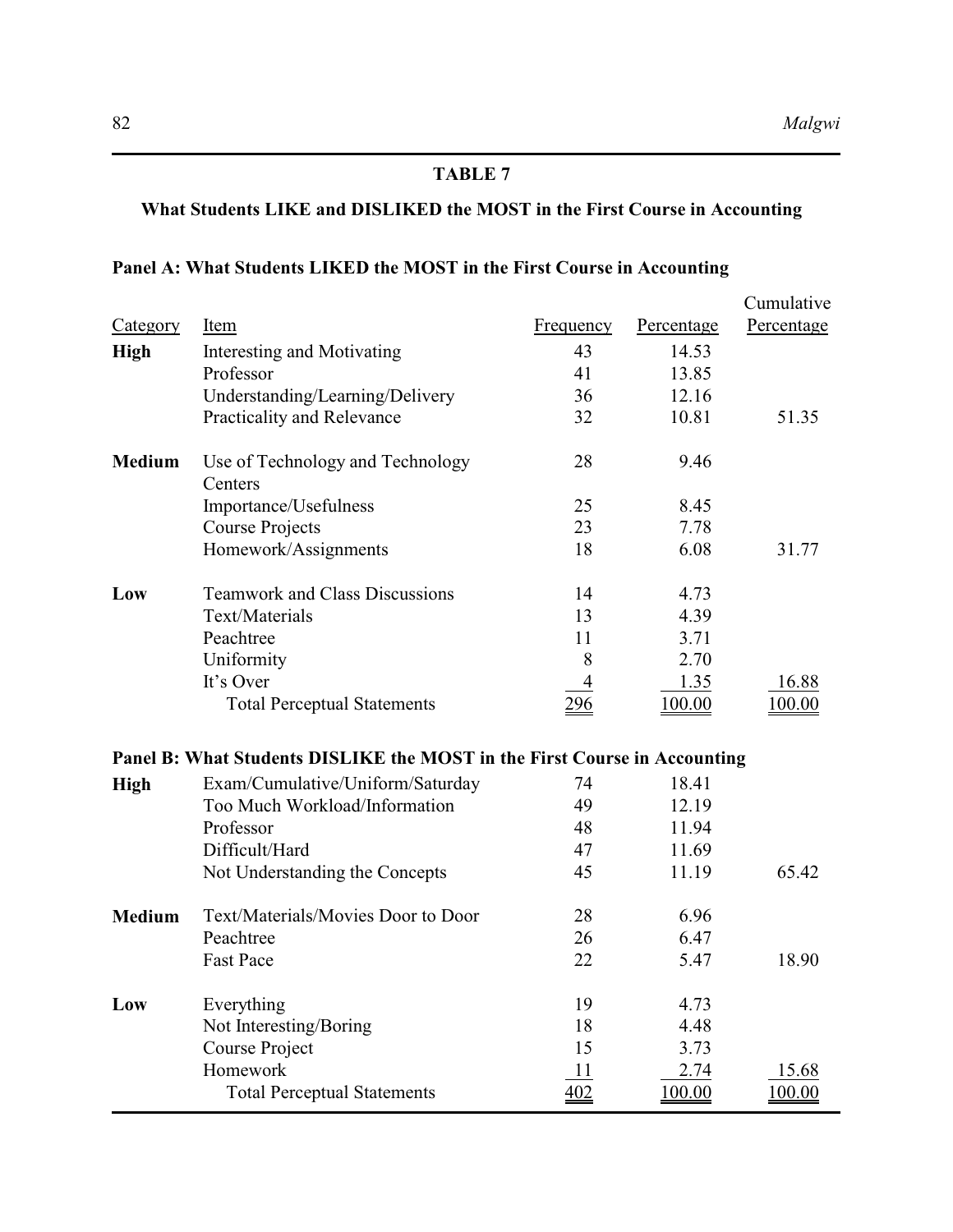*understanding* in terms of *learning and delivery*, the course's *practicality* and *relevance*, and the utilization of *technology*. The medium cluster category is about 32 percent of all the items where positive items include: *importance/usefulness*, *course projects, homework/assignments*, and *teamwork and class discussions*. The low category (17%), however, considered the *text/materials*, the application of *Peachtree*, the *uniformity* of the course across sections, the fact that *it's over* and its *ease* as items.

Respondents associated their interest and motivation in the FCA with instructors. For example, "It is informative, and my professor was very good at showing how accounting tied into other disciplines like economics, finance, management, etc." "Prof Xyz, he is straight to the point, very detailed and loves his vanilla coke," writes another. While workload is identified as one of the problems with the FCA, some students felt otherwise. For example, "The amount of work required was very fair and I enjoyed professor Xyz's class. He kept the whole class interested and presented challenging questions." Yet another had this experience, "I took the course this past summer with professor Xyz. He was comical and made the information relevant and interesting. He was available for questions and explanations, the homework he assigned helped me understand concepts that at times seemed to have reverse logic. The problem solving, and finding errors method of teaching was at times hard but satisfying."

A significant number of respondents seems to appreciate the way the FCA is delivered, especially relating concept with reality. For example, one respondent states that, "it is interesting to be taking the FCA … the fact that the professor relates book material to real life events such as the fiasco of Enron and WorldCom make things more real and stimulating…and I was able to truly see and understand the meaning of judgment in accounting reporting." The difficulty of the FCA notwithstanding, one student was inspired by the amount he/she learned from his/her instructor and noted that, "the amount that i learned in that class. i had professor Xyz and she was the best professor i have ever had before. she teaches in a way that makes you wanna learn and makes you want to do the work. i know i am only getting like a 2.7 in that class but i learned so much. i like how everyone follows the same syllabus because it is convenient when studying for tests everyone can study together and help explain things someone might not get."

What students dislike the most (RQ8) is presented in Table 7 panel B, using the same method of clustering. Twelve cluster of words and phrases are identified and coded for this section and are similarly categorized into three break points: high (above 10%), medium (5% - 10%) and low (below 5%) frequencies.

More than half (65.42 cumulative) of the expressions about what students dislike the most are identified in the high category items (above 10% break). Top at the list is the *examination*, which students disliked, especially due to its uniform cumulative nature, which is often taken on a Saturday. Others see the *workload and information* as too much compared to other courses. Next on the high category list is the *professor*. Yet, others feel that it is a *difficult* and *hard* course to comprehend, and at the same time feel that they are not understanding the concepts.

At the medium level (18.90% cumulative), the *textbook, Movies Door-to-Door*, the *Peachtree* software used, and its *fast pace* are all seen as deterrents to FCA learning. It is not surprising to note that at the low level of what students dislike the most (16% cumulative), a good number of them feel it is *everything* ( $N = 19, 5\%$ ). Others see FCA as *not interesting/boring*, while others feel that the *course projects* and the *homework* are contributing factors in the low category.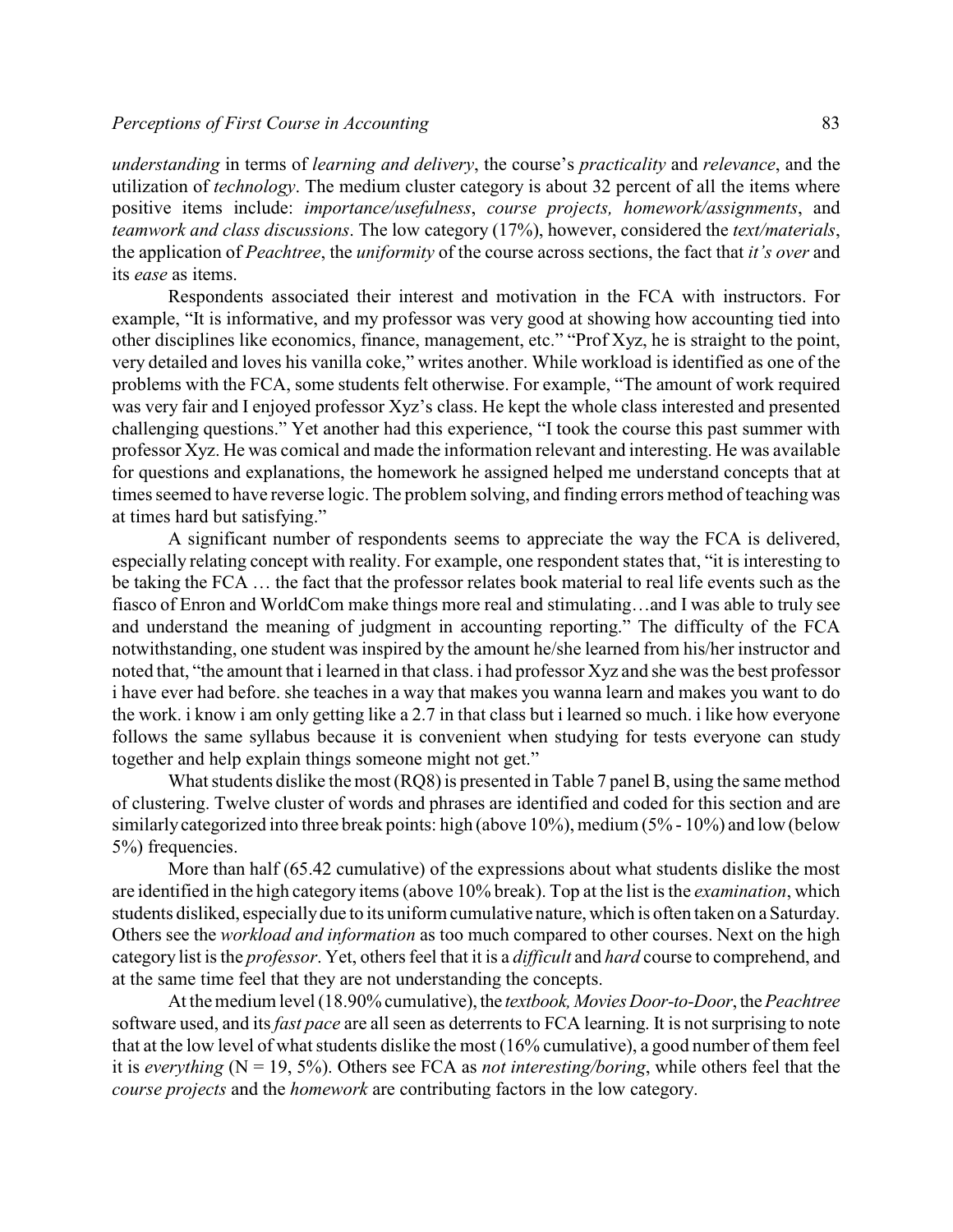In spite of the level of difficulty, some students are determined to persevere. "I loved accounting prior to taking the FCA. I am trying so hard to keep the love I had for accounting alive. I am not going to give up! I just need a really great professor to teach me accounting step by step. I sometimes feel that the accounting professors here assume we know a lot of things that we do not. I need to know the basics and build from there." Unfortunately, others have a different opinion, "FCA is supposed to be an introductory to accounting. There was no need for us to have to prepare a statement of cash flows. I took two years of accounting previously and never even looked at a statement of cash flows. For a person that is not going into accounting or finance I believe that this course goes beyond an introductory level to a point where it turns most people off to accounting. I liked accounting in high school and planned on being an AIS major, however after taking this course I don't believe that I even like accounting anymore and have changed to economics."

While many students did not like the idea of a uniform comprehensive final examination, others attributed the exam problem with qualifications. For example, "FCA is really hard. I have taken other accounting classes before and FCA did not cover much more material than my prior classes, but for some reason I had a much harder time in this class than any of the others. I have asked around and most people feel the same way. FCA being an intro course, I cannot figure out why this course is considered to be one of the most difficult courses here. This should be the class that gets people interested in accounting and also should be the one that teaches students the basics, but it doesn't seem to do either. Some of my friends started out wanting to be accounting majors, but now they have completely turned away from it because they find it hard and uninteresting. I know what really helped me in my other classes was a workbook that went along with the book. Maybe this is something you should look into."

Considering the responses to RQ7 and RQ8, there are similarities of clustered words and phrases on what students liked and disliked the most. One might think that these similarities cancel out each other. For example, about 13 percent responded that professors are what they liked the most, while at the same time about 12 percent thought professors are among the items they dislike the most. Therefore, there is a net gain of about 1 percent in favor of professors. This observation may not necessarily hold ground as each response is treated uniquely to the situation. What is worth considering in this situation is to look at every conceivable cluster of what students like and dislike the most and try to improve upon them, so as to increase and decrease such frequencies accordingly.

## **CONCLUSION AND DISCUSSION**

The objective of this study was two-fold. One was to ascertain whether students perceived or experienced the FCA as an "introductory accounting" course rather than an "introduction to accounting." Second, whether the differences in their perception are sufficiently significant to warrant recommending separate course deliveries, one for accounting and another for non-accounting majors. It is apparent that discerning perceptions of individuals to construe a meaningful and accurate conclusion may not be achieved with a strong degree of certainty. The purpose of the study is to help determine the pedagogical approach that would assist students in not only successfully completing the introductory accounting course, but also to help them appreciate the need and relevance of the FCA regardless of their college major.

As earlier noted in this study, FCA is considered *introductory* if the course content is heavily focused on substantive accounting pedagogy that is technical in nature, which is intended for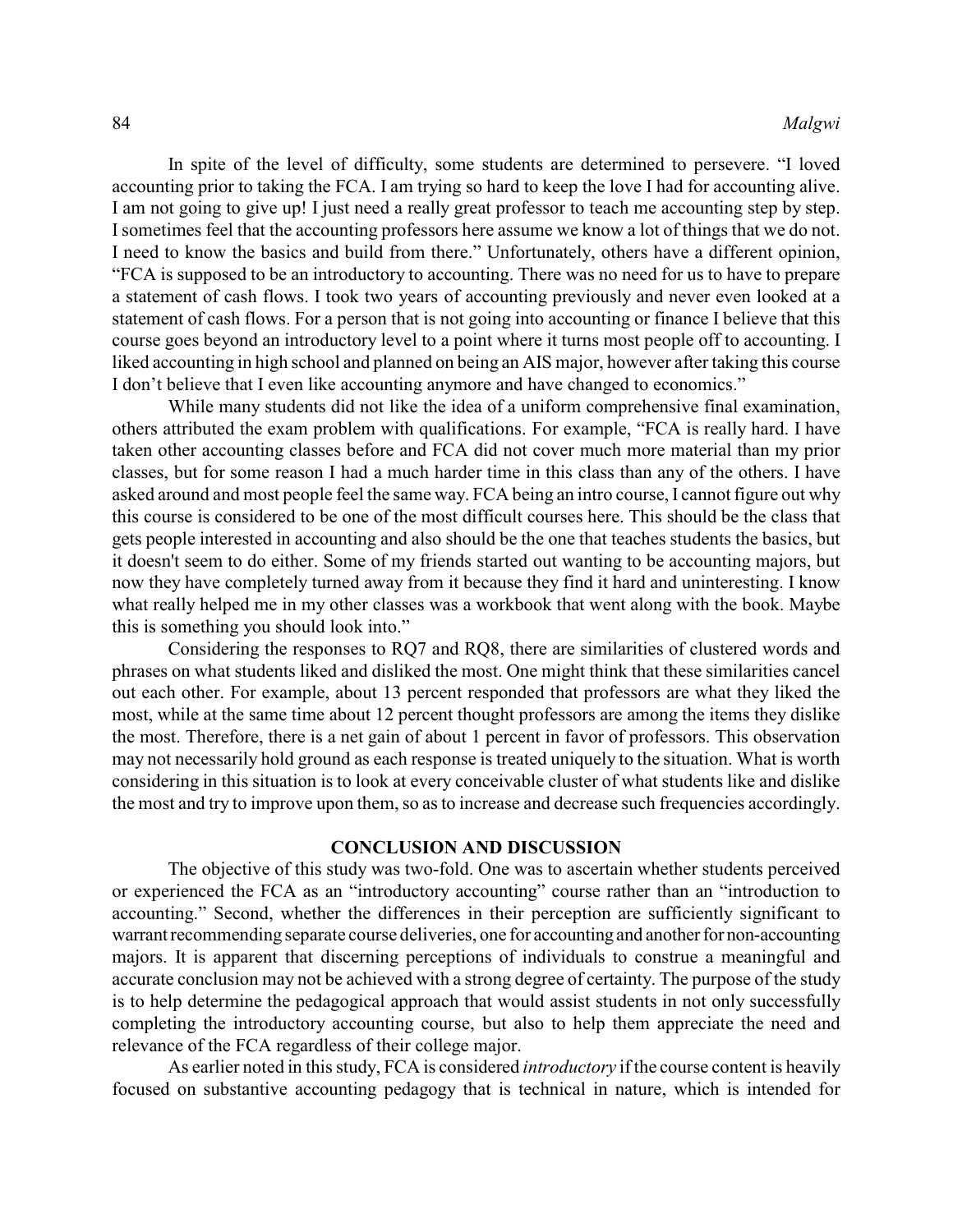accounting majors. It would seem therefore that, respondents who are accounting majors in this study would show higher perception in its interest, confidence and importance. At the same time, this group would perceive FCA not as difficult in terms of the course load and exams as their nonaccounting counterparts. A result of no significant difference between the accounting and nonaccounting majors would signal that there is probably no need to recommend for separate course delivery, where *introduction* rather than *introductory* accounting would be offered to non-accounting majors.

Responding to the dominant research question whether FCA is perceived as an "introductory accounting" course rather than an "introduction to accounting," an overwhelming majority, especially accounting majors, acknowledge the importance of the first course in accounting in their curriculum and in their career. However, a significant number of non-accounting majors still see it as overly uninteresting, too demanding, and hard to comprehend relative to similar courses in the business core. These results are also consistent with prior study (see Geiger and Ogilby, 2000) where accounting majors showed significantly higher interest and usefulness in the FCA than their nonaccounting counterparts. It is interesting to note that despite the rather negative publicity of the recent accounting scandals and the fact that a majority of the subjects in this study are not accounting majors (as seen in similar studies), most are aware of its important role, not only as it affects their careers, but also how it affects society.

The study also shows a significant difference in opinion between accounting and nonaccounting majors relating to other variables. For example, accounting majors think of the course more positively and are also more confident in their ability to handle the course. Additionally, students who used the FCA as a determining factor for whether or not to major in accounting were discouraged by it, especially where 62 percent of all students thought their confidence level after taking the FCA was either low or very low. In fact, some students indicated that they had declared accounting as their major, but later decided to change to other majors after their experience with the FCA. Although female students do show higher positive perception of the FCA than their male counterparts, both male and female students seemed to agree about the importance of the course, but differ regarding the intensity of the course load and interest prior to taking the FCA.

Some expressions arising from unstructured questions suggest that respondents generally appreciated the importance of the FCA. For example, linking the course to real world situations, the practical application of accounting concepts to hands-on exercises using technology, and the thought process encouraged in the course rather than memorization are just a few. Similarly, the cogent teams of instructors are also acknowledged by respondents as inspiring. The positive remarks notwithstanding, respondents feel that the comprehensive nature of the final examination is unnecessary, and the workload and the supplementary *Door-to-Door* text are overkill. Similarly, the use of Peachtree, enterprise resource planning (ERP), and management information systems (MIS) materials in addition to the main text did not appear to be students' favorites either. Others still see the course as more than introductory because of the volume of work involved and the types of topics covered vis-à-vis similar business core courses. Students felt that the demand for and the level of understanding expected of them from the FCA far exceeds that of other courses. They also noted that the current requirement of the FCA would be appropriate for students who would major in either accounting or finance, but not for those who need it only to fulfill their business requirements.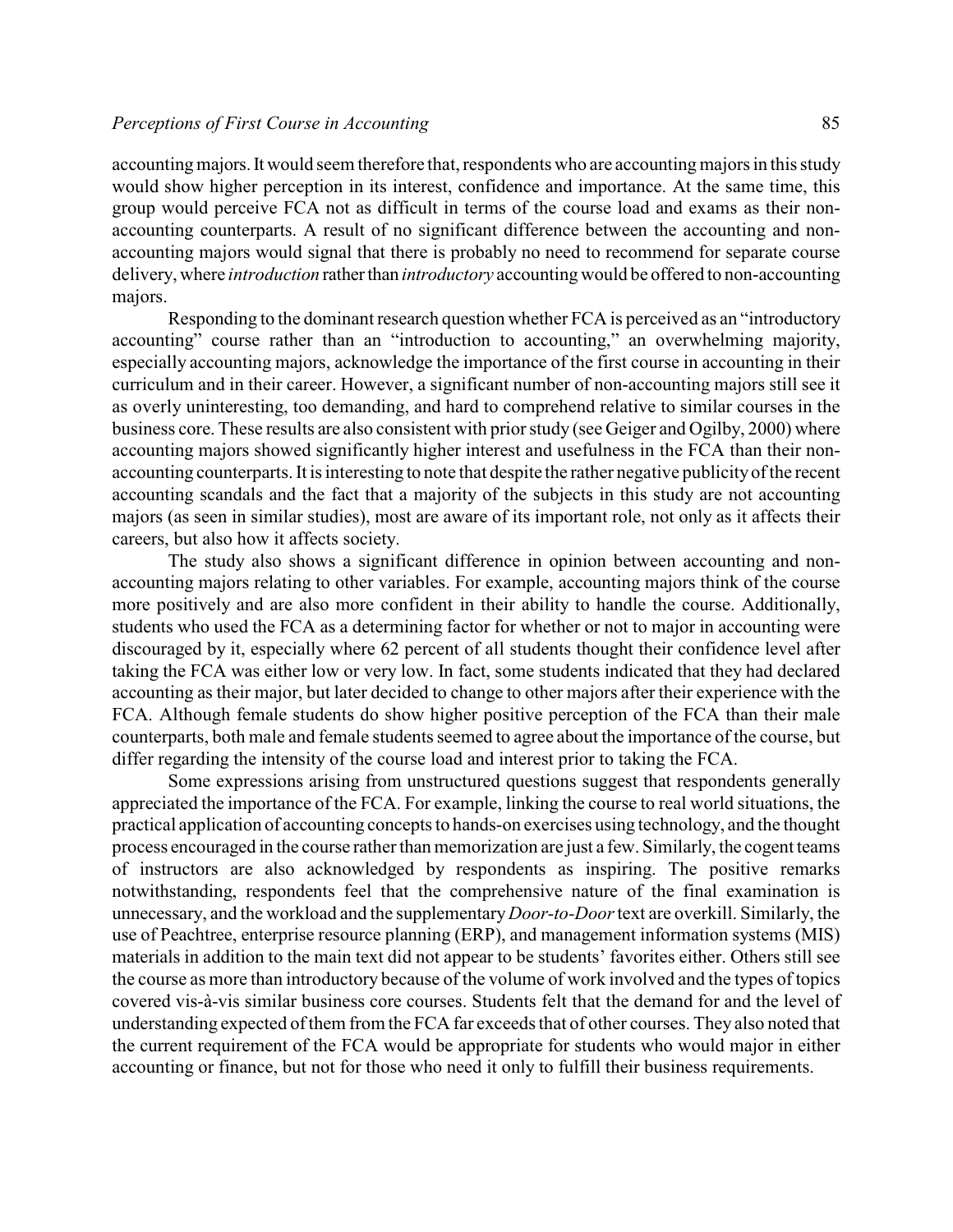It is clear that most of the unfavorable perceptions come from non-accounting students who would otherwise not have taken the course if not a necessary requirement to fulfill their business core. Accounting faculty feedback from the study provided insightful suggestions. One such suggestion is that the results of the study could be used to propose and recommend to the college curriculum committee to have a separate FCA course, one for intended accounting majors (as preparers) and the other for non-accounting majors (as users). Another suggestion is that the recommendation to have two versions of the FCA course could be used as a marketing tool in recruiting sophomore students as accounting majors. This is because most students select their course majors immediately after taking the FCA course.

On the other hand, some accounting faculty expressed a different view point, especially as it relates to change of course majors. They noted that there would be no problem for a student who signed up for the accounting major version who later wanted to change their major away from accounting. However, this would be a problem for those who took the non-accounting major version to change their major to accounting. The two suggestions from the accounting faculty are likely to attract the support of students from both sides. It is important to note that, while a change in favor of separate course delivery would improve the FCA curriculum, it is not easy to implement without the support, cooperation and commitment of faculty, staff and corporate partners. However, given such agreement between the three parties, it would be desirable to recommend such a change even on a limited or experimental basis. Additionally, both student cohorts could have the chance to progress at their respective comfortable levels. This proposal can be put to test even on a trial basis and see if it has a promise of long-term benefit to students. This study is not without some drawbacks. It would be essential to extend such study beyond the sophomore year in order to include junior and senior years to see if their perceptions about separate course delivery will be supported. It will also help to see if students' perceptions change with maturity and experience in upper level courses. Similarly, a follow-up study involving the same students who have graduated and are working could also provide useful information.

#### REFERENCES

- American Accounting Association. 1986. Committee on the Future Structure, Content and Scope of Accounting Education (The Bedford Committee). Special Report: Future Accounting Education: Preparing for the Expending Profession. *Issues in Accounting Education* (Vol. 1) 168-193.
- Accounting Education Change Commission. 1992. The First Course in Accounting: Position Statement No. 2. *Issues in Accounting Education* (Vol. 7, No. 2) 249-251.

\_\_\_\_\_\_\_. 1996. *Positions and Issues Statements of the Accounting Change Commission*. (Sarasota, FL: American Accounting Association).

Albrecht, W. S., D. C. Clark, J. M. Smith, K. D. Stocks, and L. W. Woodfield. 1994. An Accounting Curriculum for the Next Century. *Issues in Accounting Education* (Vol. 9, No. 2) 401- 425.

., and R. J. Sack. 2000. Accounting Education: Charting the Course Through a Perilous Future. *Accounting Education Series*, (Vol. 16). (Sarasota, FL: American Accounting Association).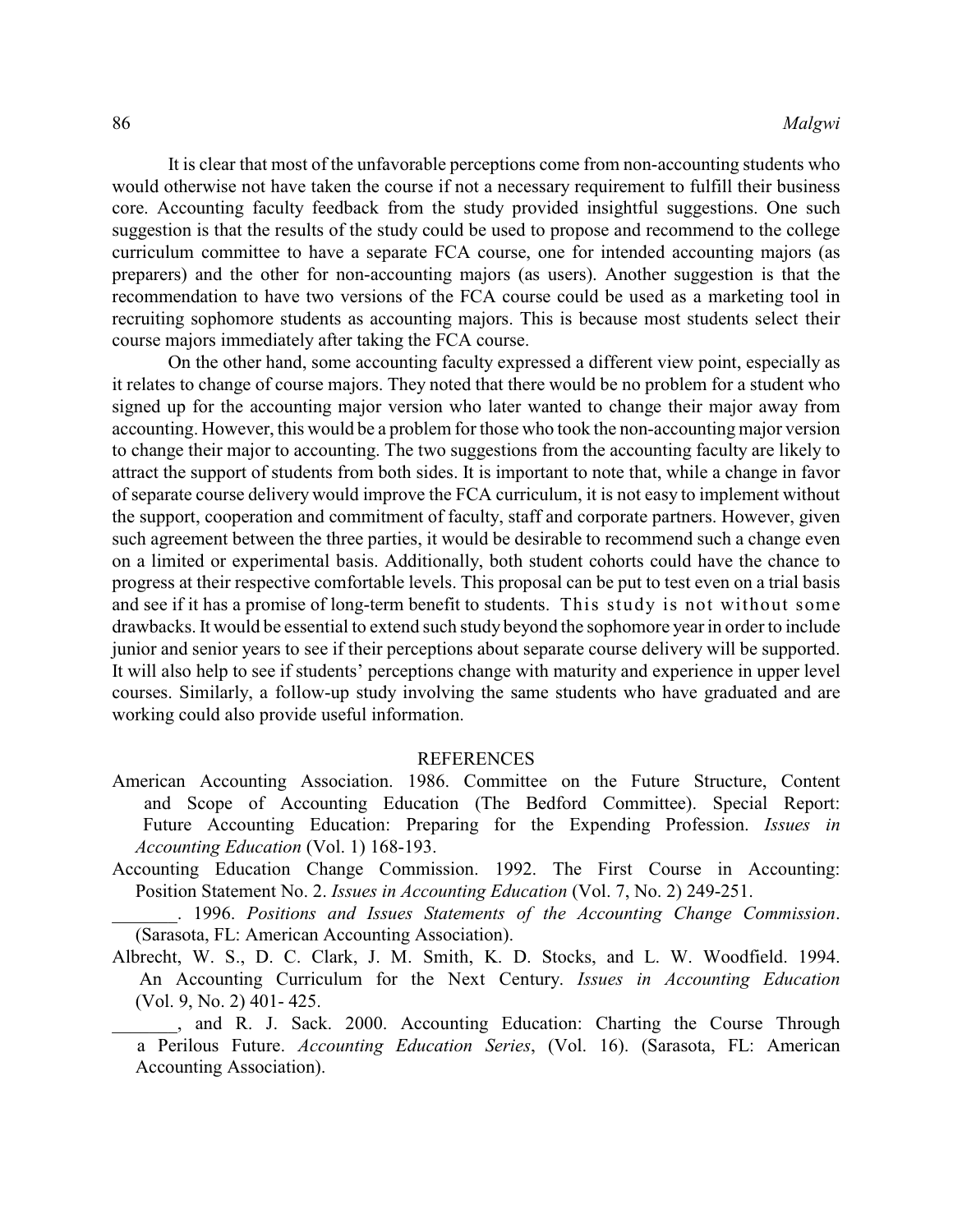- American Institute of Certified Public Accountants. 2001. *AICPA Core Competency Framework for Entry into the Accounting Profession* [On-line <http://www.aicpa.org>]. (New York: AICPA).
- Andersen, Arthur and Co., Ernst and Whinney, Arthur Young, Peat Marwick Main and Co., Coopers and Lybrand, Price Waterhouse, Deloitte Haskings and Sells, and Touche Ross. 1989. Perspectives on Education: Capabilities for Success in the Accounting Profession. (Perspectives Paper).
- Arendale, D. 1994. Understanding the Supplemental Instruction Model. In D. C. Martin and D. Arendale (Eds.), *Supplemental Instruction: Increasing Achievement and Retention* (San Francisco, CA: Jossey-Bass, Inc.).
- Baldwin, B. A., and R. W. Ingram. 1991. Rethinking the Objectives and Content of Elementary Accounting. *Journal of Accounting Education* (Vol. 9, No. 1) 1-14.
- Chen, C. C., K. T. Jones, and D. D. McIntyre. 2004. The First Course. *The CPA Journal* (Vol. 74, No. 3) 64–67.
- Diller-Haas, A. 2004. Time to Change Introductory Accounting. *The CPA Journal* (Vol. 74, No. 4) 60-65.
- Etter, E. R., S. L. Burmesister, and R. J. Elder. 2000. Improving Student Performance and Retention via Supplemental Instruction. *Journal of Accounting Education* (Vol. 18, No. 4) 355-368.
- Geiger, M. A., and S. M. Ogilby. 2000. The First Course in Accounting: Students' Perceptions and their Effect on the Decision to Major in Accounting. *Journal of Accounting Education*, (Vol. 18, No. 2), 63-78.
- Huefner, R. J. 2002. Redesigning the First Accounting Course. *The CPA Journal* (Vol. 72, No. 10) 58-60.
- Jones, J. P., and K. T. Fields. 2001. The Role of Supplemental Instruction in the First Accounting Course. *Issues in Accounting Education* (Vol. 16, No. 4) 531-547.
- Malgwi, C. A. 2004. Determinants of Accounting Anxiety in Business Students. *Journal of College Teaching and Learning* (Vol. 1, No. 2) 81-94.
- Pincus, K. C. 1997. Is Teaching Debits and Credits Essential in Elementary Accounting? *Issues in Accounting Education* (Vol. 12, No. 2) 575-579.
- Rao, A., and L. Higgins. 1999. First Course in Accounting from the User's Perspective: A Case Study of the Use of a Financial Statement Analysis Project Utilizing Internet Research. *Journal of Accounting and Finance Research* (Vol. 7, No. 2) 29-50.
- Springer, C. W., and F. A. Borthick. 2004. Business Simulation to Stage Critical Thinking in Introductory Accounting: Rationale, Design, and Implementation. *Issues in Accounting Education* (Vol. 19, No. 3) 277-303.
- Titard, P. L., R. L. Braun, and M. J. Meyer. 2004. Accounting Education: Response to Corporate Scandals. *Journal of Accountancy* (Vol. 198, No. 5) 59.
- Vangermeersch, R. G. 1997. Dropping Debits and Credits in Elementary Accounting: A Huge Disservice to Students. *Issues in Accounting Education* (Vol 12, No. 2) 581- 583.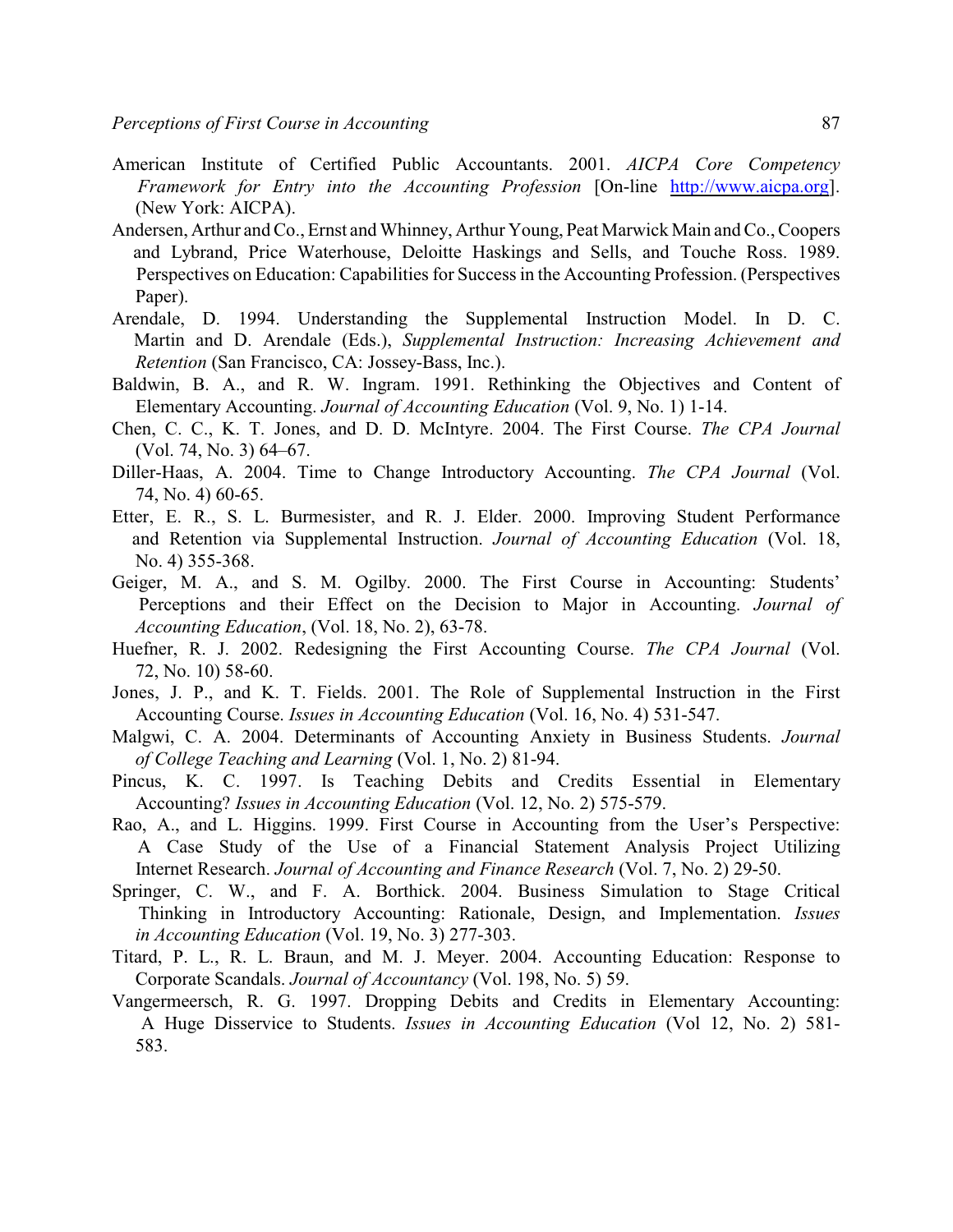- Widmar, G. E. 1994. Supplemental Instruction: From Small Beginnings to a National Program. In D. C. Martin and D. Arendale (Eds.) *Supplemental Instruction: Increasing Achievement and Retention. New Directions for Teaching and Learning, No. 60*. (San Francisco: Jossey-Bass Inc.).
- Williams, D. Z. 1991. The Accounting Education Change Commission and Curriculum Development. In G. L. Sundem and C. T. Norgaard (Eds.), *Models of Accounting Education* (Torrance, CA: Accounting Education Change Commission). 33-37.

## APPENDIX A

Sophomore students are required to take Financial Reporting and Analysis, first course in accounting (FCA) as a course in the business core requirement. FCA in particular is recommended to be taken in the first semester (Fall). Please log into the given website to respond to the questionnaire relating to your perception about FCA. Please respond only once as multiple responses will be discarded. The survey takes about 5 minutes to complete

Thank you for your participation

1. How interested were you in accounting before you took this course?

- с Very interested
- Ō Interested
- C. Neutral
- c Uninterested
- o Very uninterested

2. Have your interest level changed after taking this course?

- C Changed positively
- с Changed negatively
- о Unchanged

3. Have you ever received a clear explanation about the importance of accounting as a business school student?

- O Yes
- No
- Partially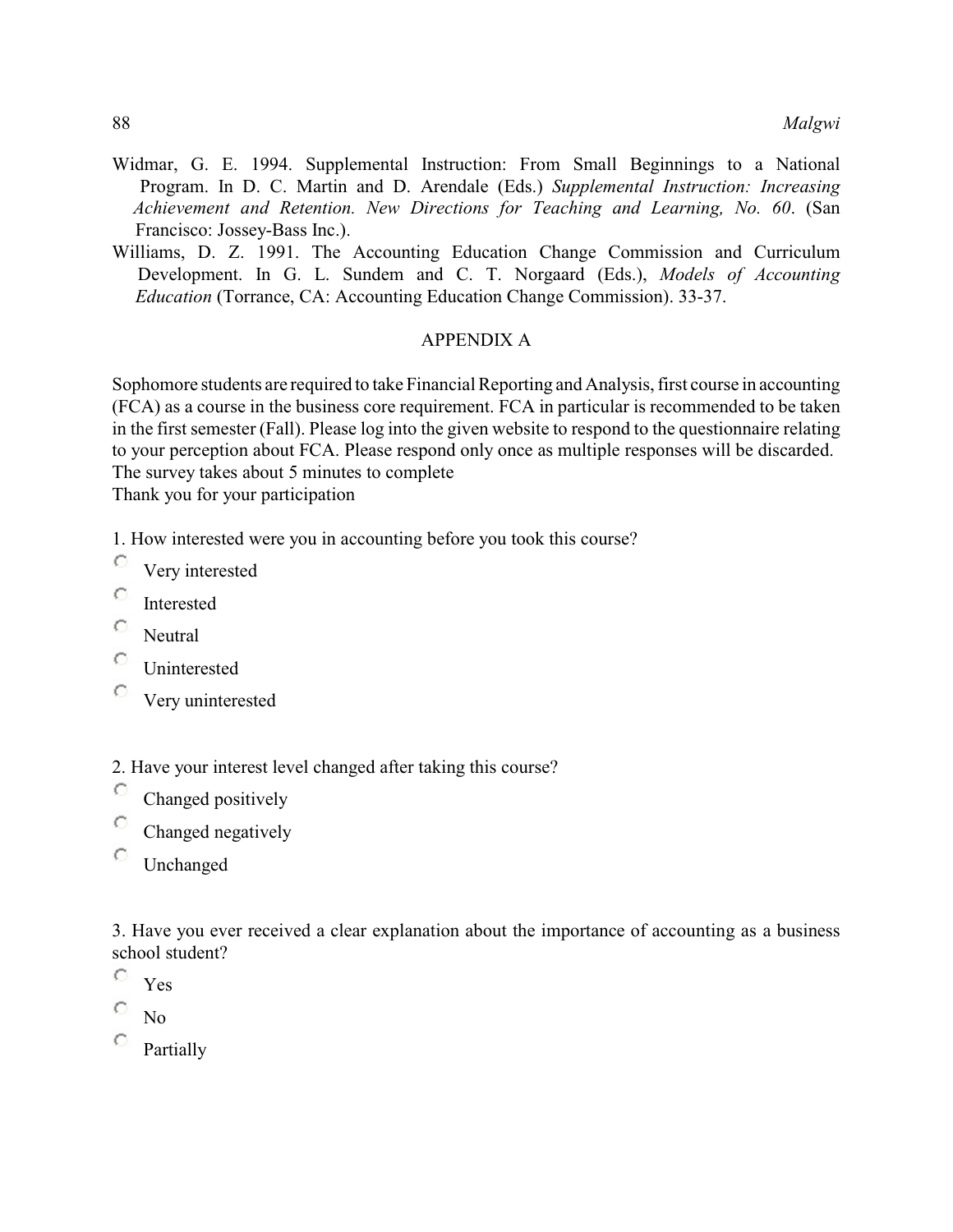4. How important do you think accounting course is to you?

- C Very important
- C Important
- O Neutral
- O Unimportant
- $\circ$ Very unimportant

5. Have you ever taken accounting or bookkeeping class prior to this course?

- C Yes
- O No

6. What is your assessment of FCA workload compared to other courses you enrolled this semester?

- O Too much
- O Much
- O About the same
- O Less
- O Much less

7. How many courses have you registered this semester?

- O 1 Course
- O 2 Courses
- о 3 Courses
- O 4 Courses
- O 5 Courses
- O 6 Courses

8. How many hours, on average, do you spend (or plan to spend) studying in a week for all the courses you enrolled during this semester?

Total

hours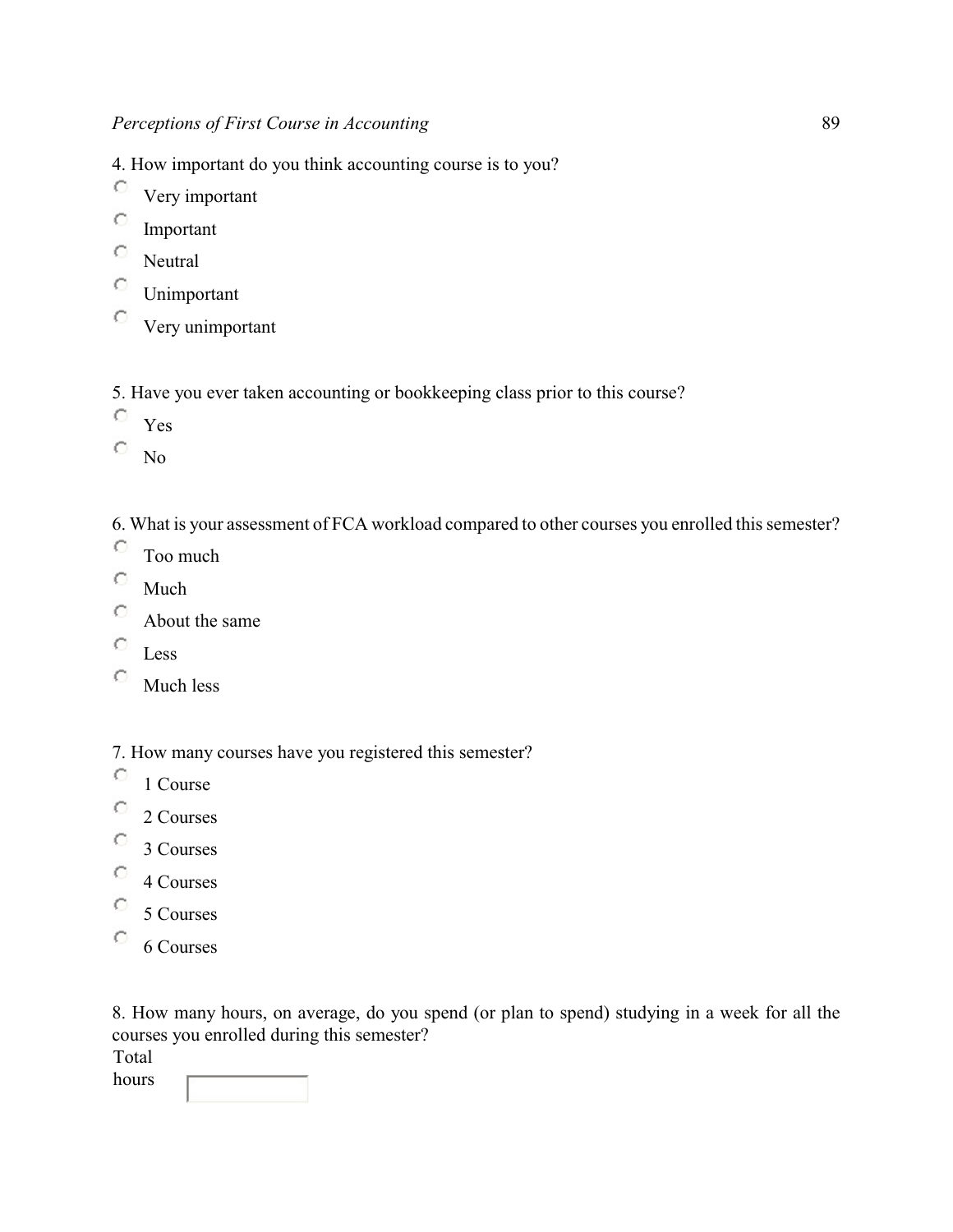9. How many of these hours do you spend (or plan to spend) in studying FCA?

**FCA** hours

10. What is your confidence level in taking FCA examinations compared to the other courses you enrolled this semester?

- $\circ$ Very high
- C High
- Ċ About the same
- O Low
- O Very low

11. What do you like most about FCA?

|   | ,,,,,      |
|---|------------|
|   | ×<br>,,,,, |
| ı |            |

12. What do you like least about FCA?

- 13. Which is your current major (check one)
- O Accounting
- Ö Accounting Information Systems
- Ö Computer Information Systems
- $\circ$ Corporate Finance and Accounting
- $\circ$ Economics-Finance
- $\circ$ Finance
- $\circ$ Information Design and Corporate Communication